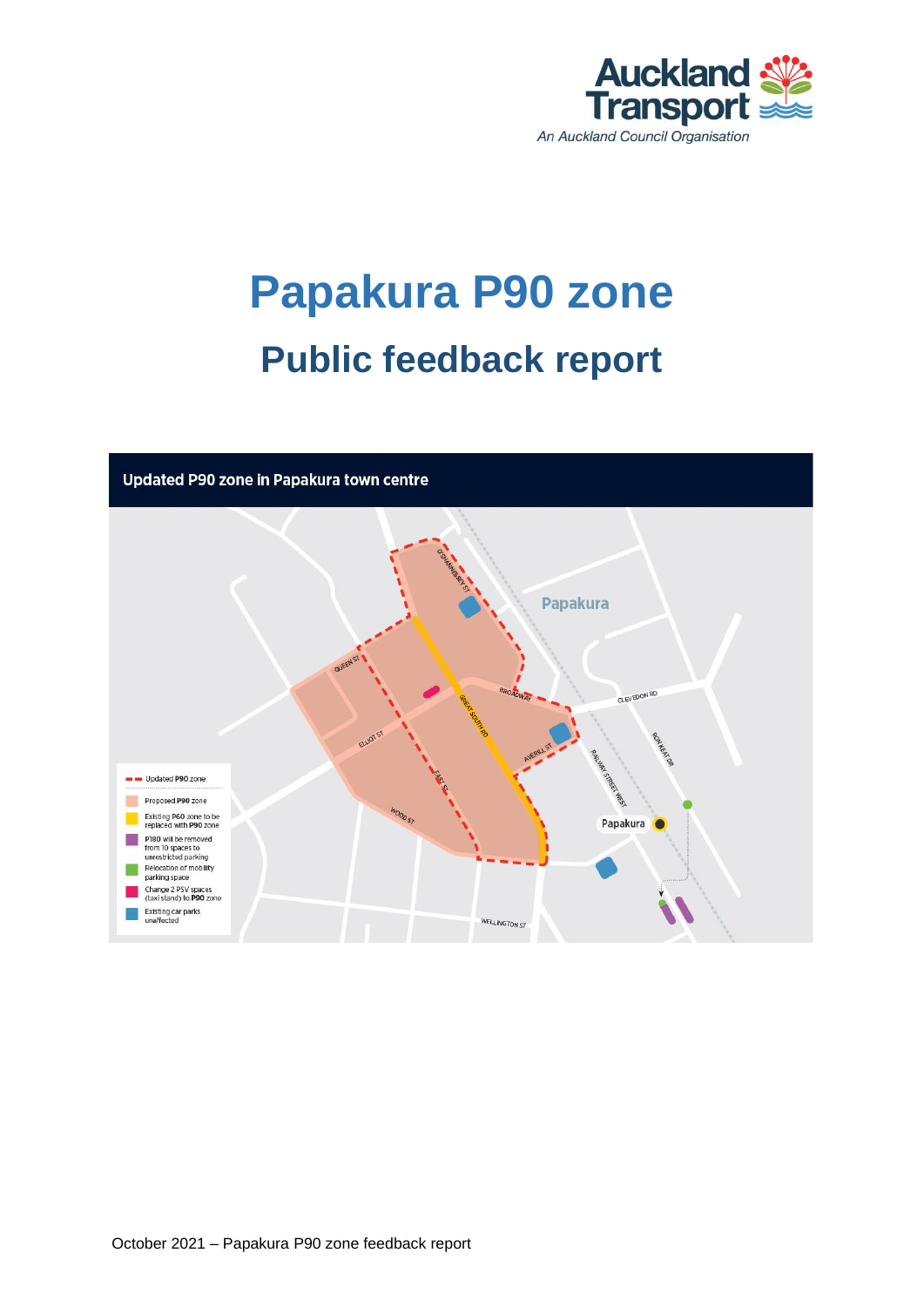

## **Contents**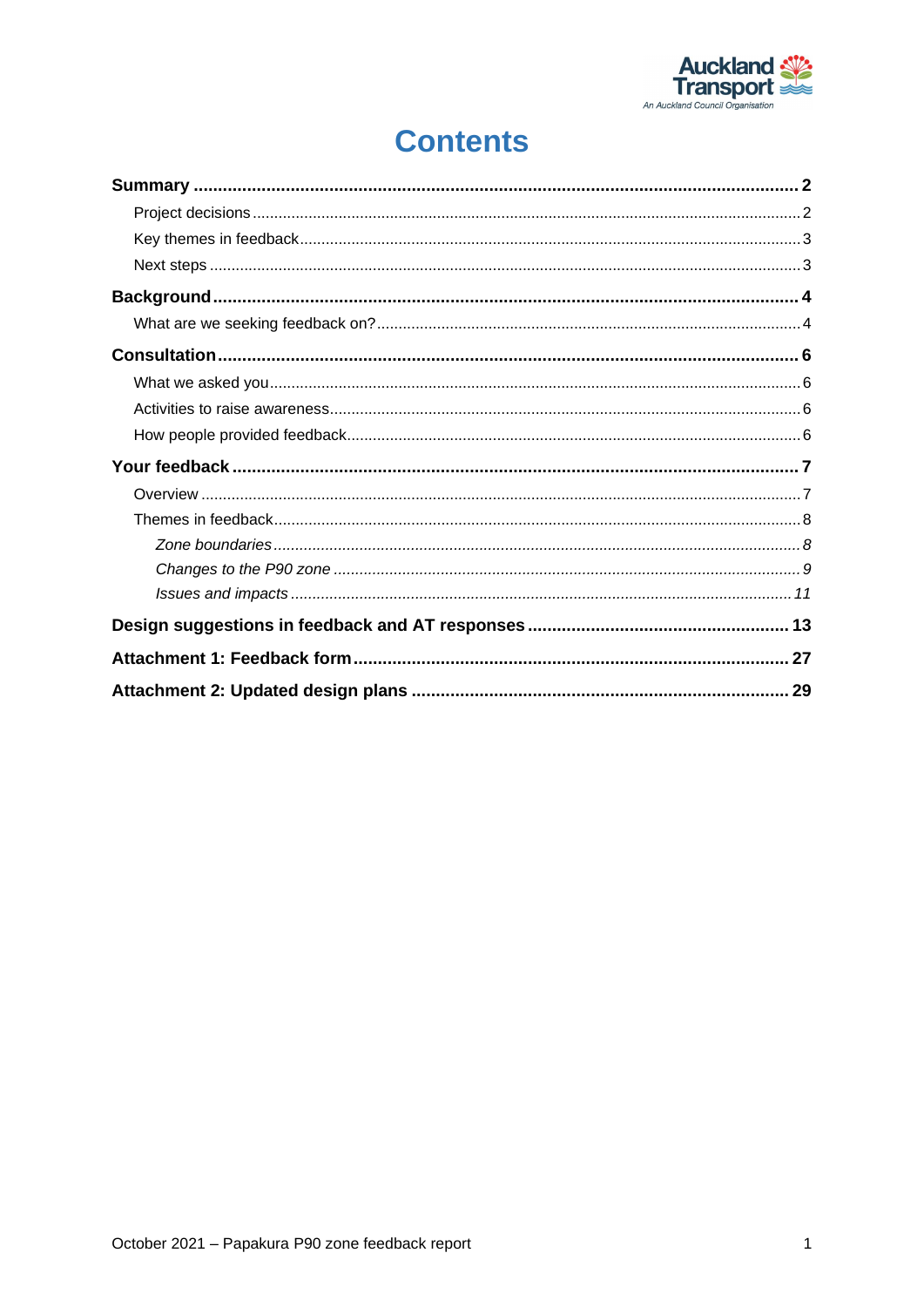

## **Summary**

<span id="page-2-0"></span>Auckland Transport (AT) recently sought your feedback on changing the parking restrictions in Papakura town centre. We consulted on this proposal from 12 April 2021 to 10 May 2021 and received feedback from 175 people.

### <span id="page-2-1"></span>**Project decisions**

We proposed a blanket P90 parking zone in central Papakura. After reviewing all the public feedback, **we are recommending progressing the project** through to implementation, subject to the following changes:

• Changes have been made to the P90 zone boundary shown in red in map below.



• Retain three P10 parking spaces on Great South Road.

Other proposed changes remain the same.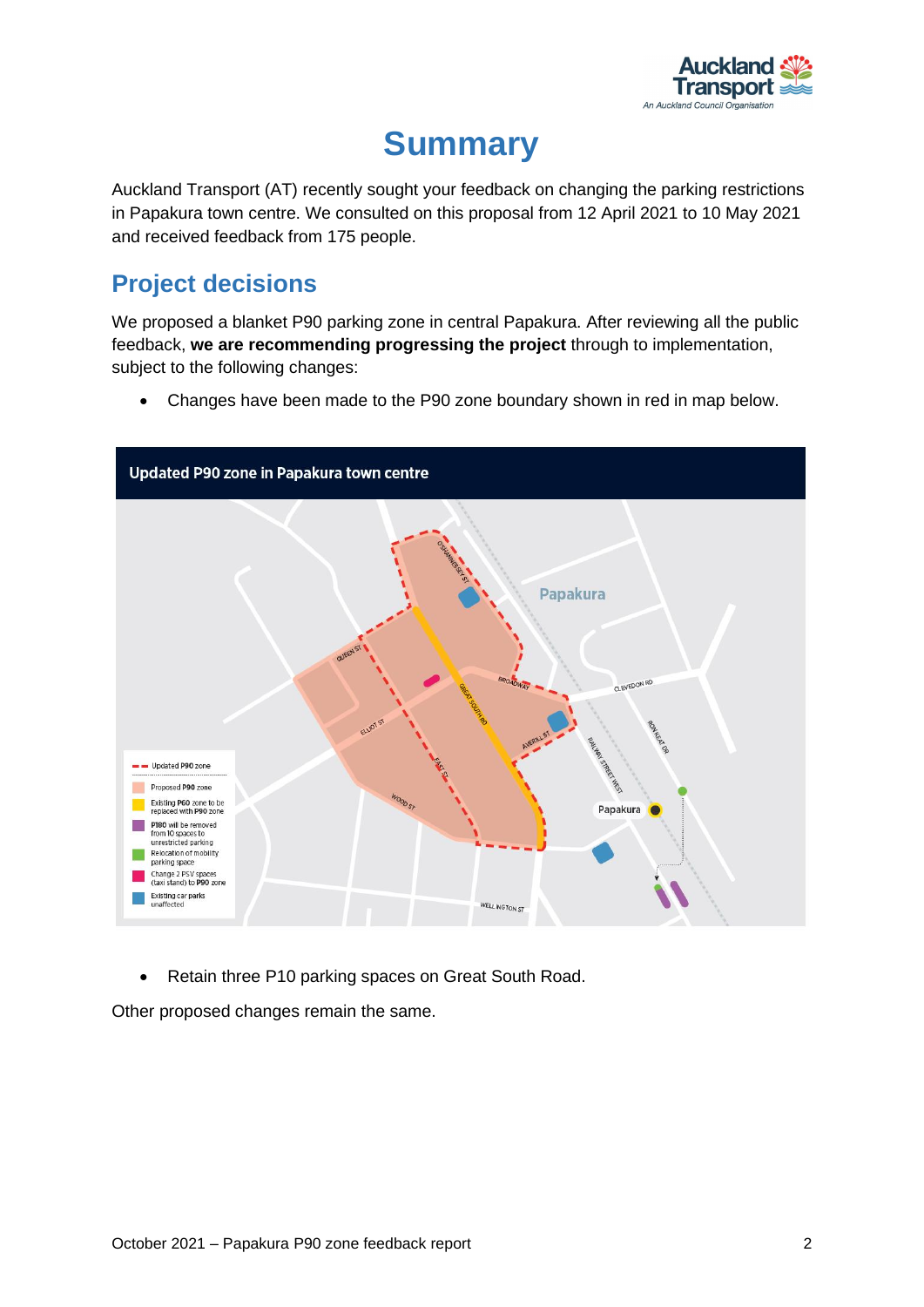

### <span id="page-3-0"></span>**Key themes in feedback**



#### Key themes in feedback

Submissions may be counted in more than one theme.

- **The proposal will cause difficulties for workers**: This was the largest theme in the feedback we received. This group of people were worried about where workers at local businesses would park during the day. This group was largely made up of workers who were anxious that the proposed P90 zone would make all-day parking spaces scarce, increase congestion and result in people looking for jobs in other areas.
- **Wood Street should not be included in the zone**: These people suggested that Wood Street should not be included in the proposed P90 zone. They felt that there were no current issues with parking on Wood Street and pointed out that many workers relied on the parking in this area to park their cars during the day.
- **The proposal will have a positive impact**: These respondents felt that people living and working in Papakura would benefit from the proposed P90 zone. They were happy with the proposed time limit and felt that the zone approach would be less confusing for people who wanted to park in Papakura.
- **Safety concerns**: These people worried that the proposed P90 zone would make people, especially workers at local businesses, less safe. They reported feeling unsafe on the streets after dark and worried that the parking zone would force them to park further away making them more vulnerable.

### <span id="page-3-1"></span>**Next steps**

At this stage we expect to implement these changes by mid-December 2021. This is dependent on Auckland's alert level status. AT will be in touch with residents and local businesses approximately 2 weeks before the changes will take effect, if required.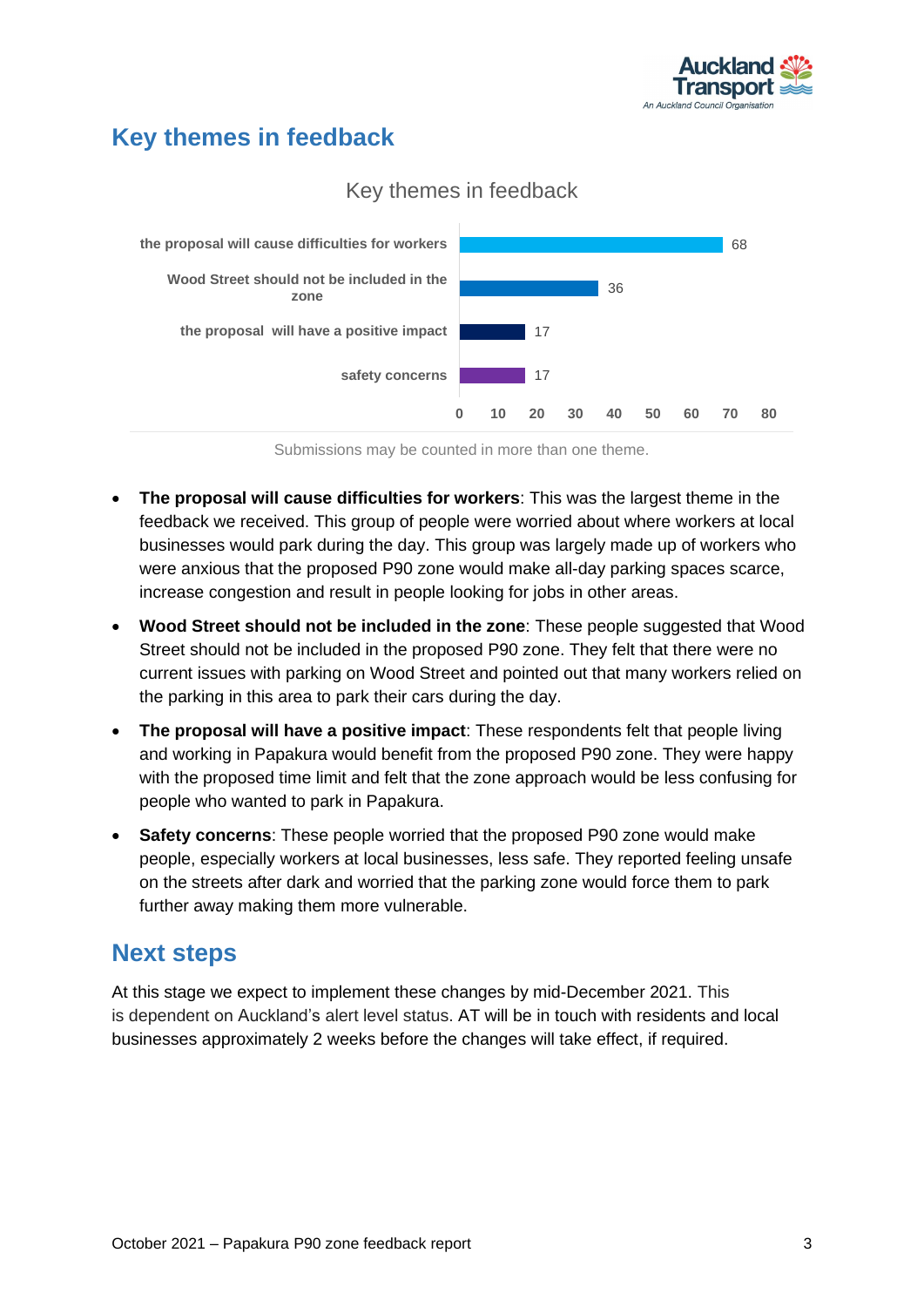

## **Background**

### <span id="page-4-1"></span><span id="page-4-0"></span>**What are we seeking feedback on?**

We are proposing to replace the existing parking restrictions with a P90 zone.

We recently conducted an extensive investigation into the current parking situation in Papakura town centre streets and found:

- Parking may be confusing with different restrictions next to each other in a small area.
- The signs for the different parking restrictions creates unnecessary visual clutter.
- People are regularly over-staying the shorter parking limits leading to infringements.

We are seeking feedback on these parking changes.

These changes will affect on-street carparks only. Other existing restrictions such as loading zones, designated carparks, bus stops, and no stopping restrictions will not be affected by the new zone.

#### **Benefits**

The proposal will improve Papakura town centre by:

- Making restrictions easy to understand in the town centre resulting in less confusion for visitors.
- Reducing the number of signs which will make the town centre look better and less cluttered.
- Aligning with customer requirements and thereby reduce the number of parking infringements.

#### **Proposed changes**

- A P90 parking zone will apply (8am 6pm, Monday to Sunday) on sections of O'Shannessey Street, Great South Road, Queen Street, East Street, Wood Street, Elliot Street, Broadway, and Averill Street. This will replace the existing parking restrictions with a blanket P90 parking restriction.
- A mobility park will be moved from Ron Keat Drive to Railway Street West to provide better access to the Papakura Train Station.
- The P90 zone includes on-street parking only. The car parks on Averill Street, O'Shannessey Street and East Street will not be included in the P90 zone.
- 2 Passenger service vehicle (PSV) spaces (taxi stand spaces) on Elliot Street will be removed and replaced with P90.
- Introduce P180 time restrictions to all mobility spaces within the zone area.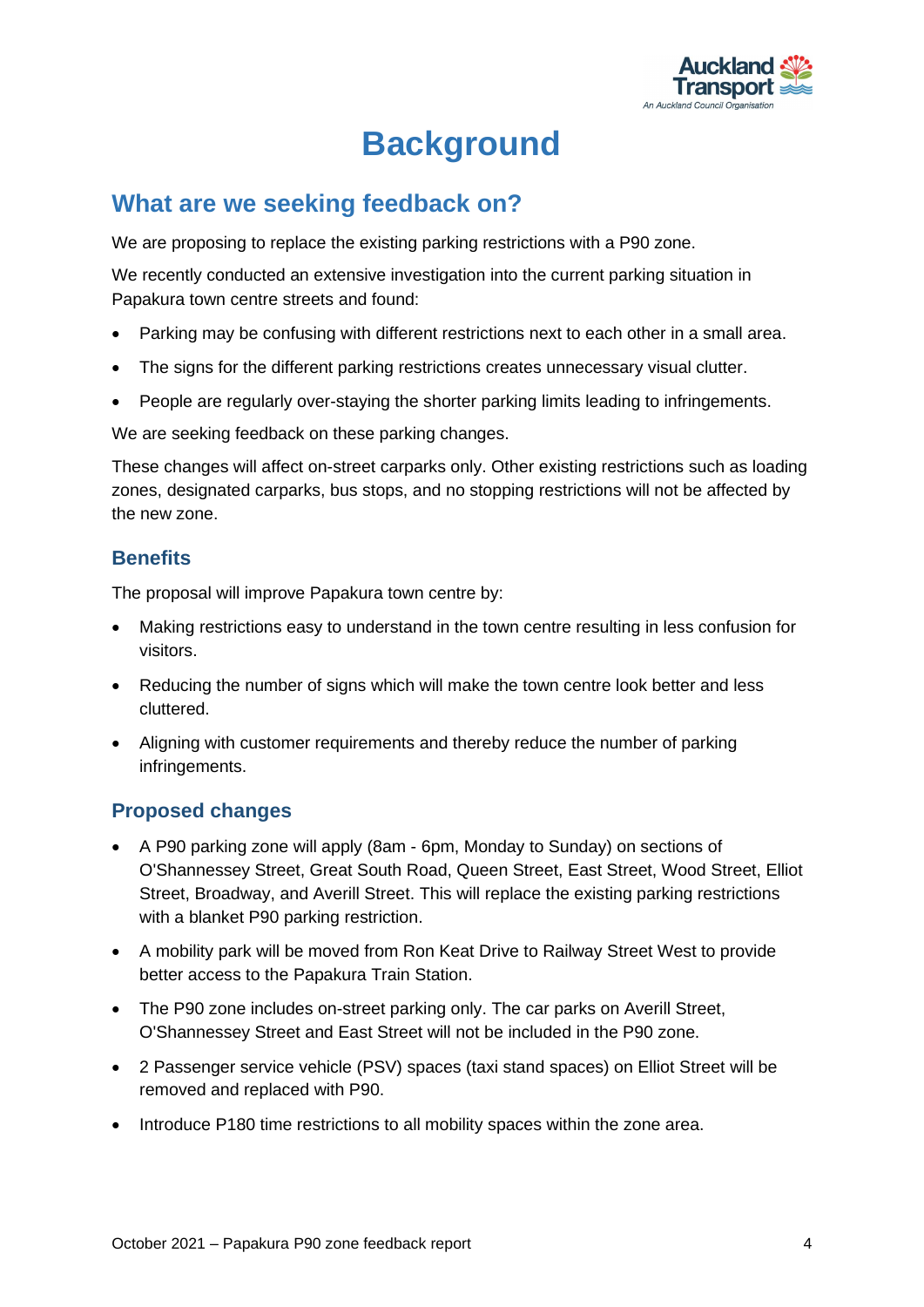



#### **Map of P90 parking zone in Papakura town centre**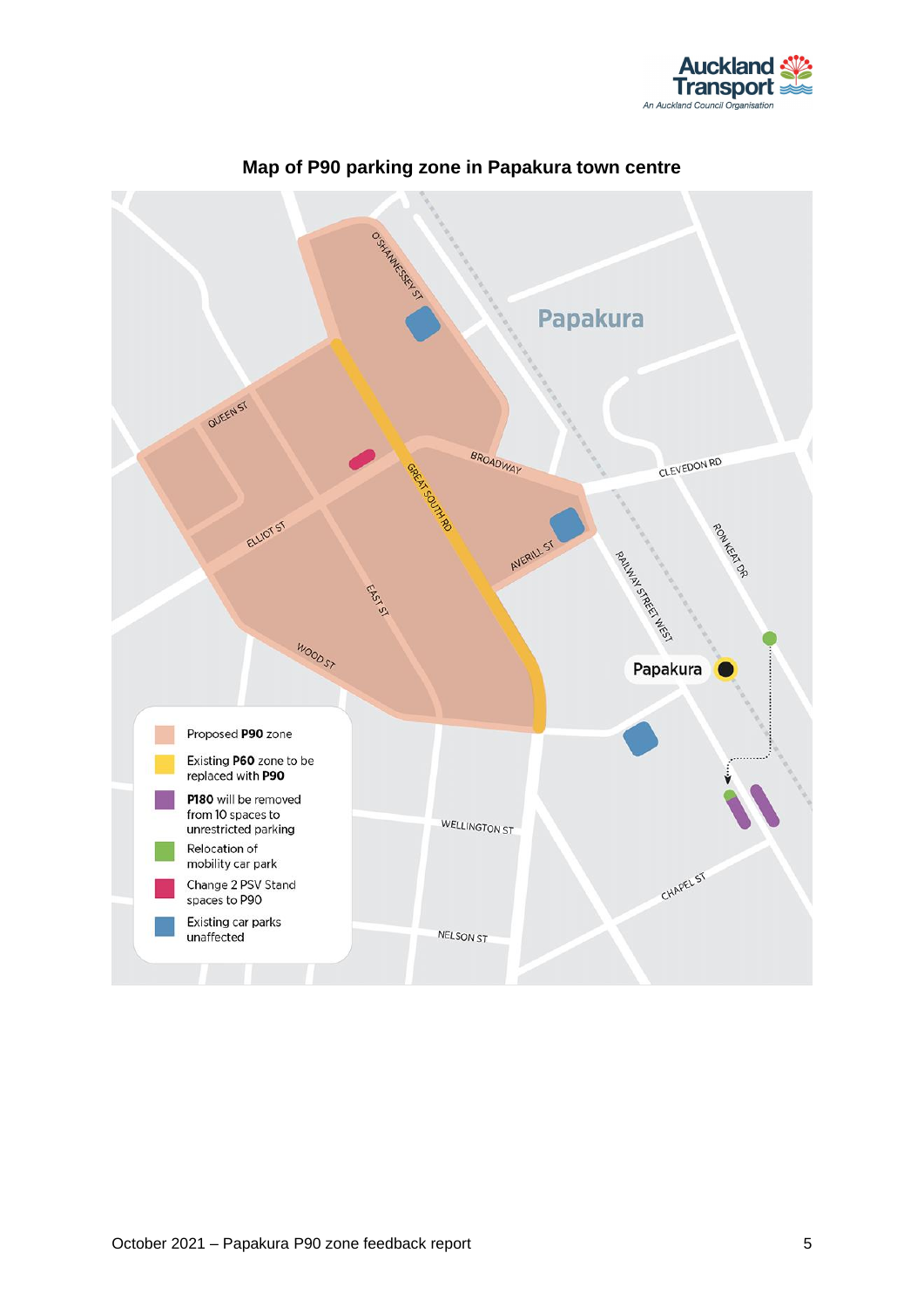

## **Consultation**

<span id="page-6-0"></span>We consulted on the proposed P90 zone from 12 April 2021 to 10 May 2021.

### <span id="page-6-1"></span>**What we asked you**

We asked:

- What do you think of the change to parking in Papakura town centre? (Very Unhappy, Unhappy, Unsure, Happy, Very Happy)
- Why do you feel this way?
- Do you have any suggestions for improving the proposal?

### <span id="page-6-2"></span>**Activities to raise awareness**

To let you know about our consultation, we:

- Mailed brochures to 2,360 addresses around the proposed P90 zone.
- Set up a project webpage for information and an online feedback form on our website to collect feedback.
- Put up signs detailing the proposals changes and encouraged people to provide feedback.

### <span id="page-6-3"></span>**How people provided feedback**

You could provide feedback using an online submission form (on our [Have Your Say](https://at.govt.nz/haveyoursay)  [website\)](https://at.govt.nz/haveyoursay) or a freepost form included in the brochure. See [attachment](#page-27-0) 1 at the end of this report for a copy of the feedback form.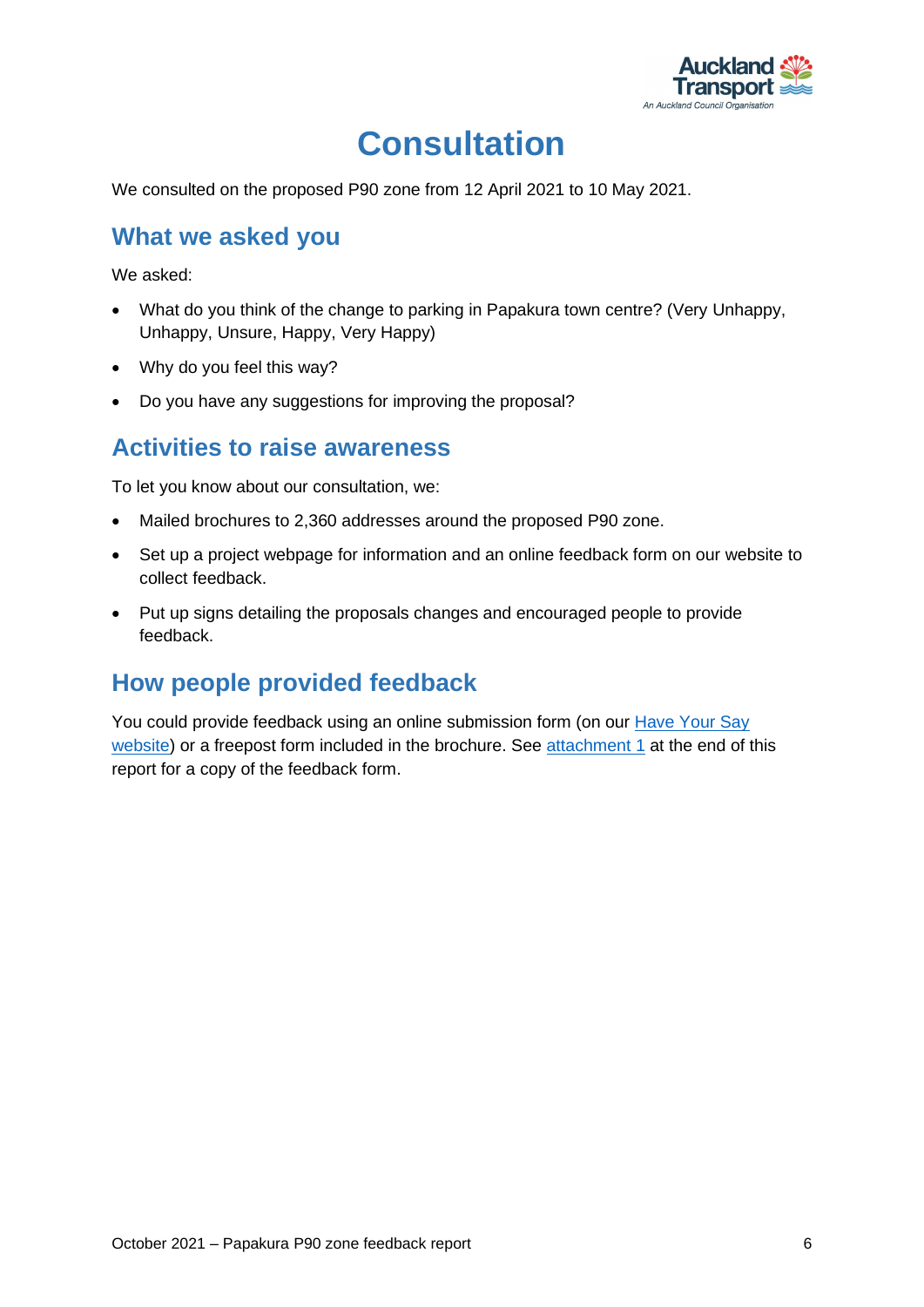

## **Your feedback**

### <span id="page-7-1"></span><span id="page-7-0"></span>**Overview**

We received public feedback on the proposal from 175 people.

137 of these people submitted online, 35 people submitted using the freepost feedback form and three people submitted via email.



What best describes your interest in this proposal?

Submissions may be counted in more than one theme.

• 20% of the respondents were very happy or happy with the proposed changes, 4% were unsure of the proposed changes and 76% were unhappy or very unhappy with the proposed changes.



Submissions counted in one category only.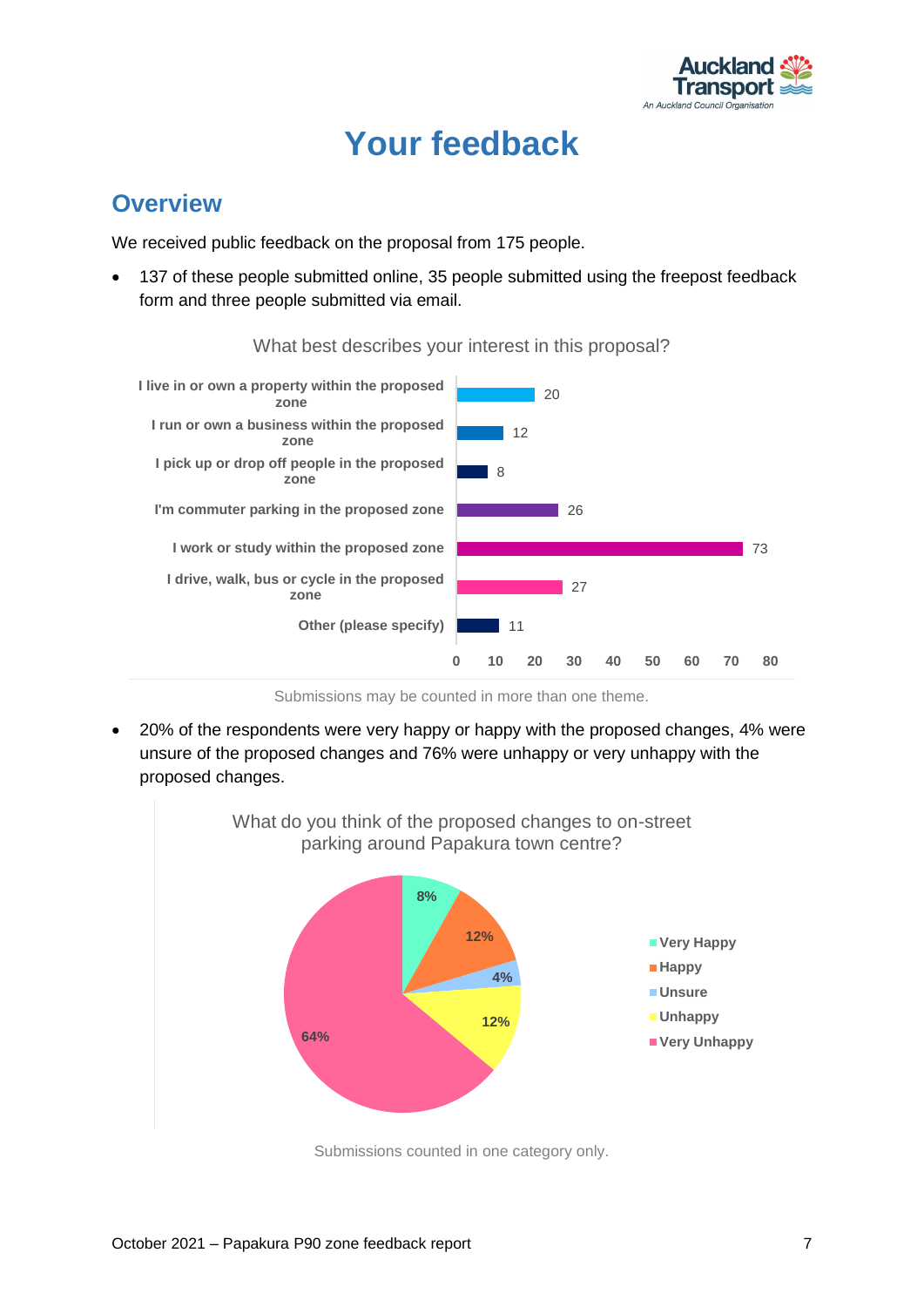

## <span id="page-8-0"></span>**Themes in feedback**

We have analysed the public feedback to identify key themes, grouped by major features of the proposal, as follows:

- Zone boundaries
- Changes to the P90 zone
- Issues and impacts

## <span id="page-8-1"></span>**Zone boundaries**



Submissions may be counted in more than one theme.

#### **Wood Street should not be included in the zone**

These people suggested that Wood Street should not be included in the proposed P90 zone. They felt that there were no current issues with parking on Wood Street and pointed out that many workers relied on the parking in this area to park their cars during the day. Employees of several local businesses, especially New World, felt that they had no other option than to drive to work and that the proposed P90 zone would be a major inconvenience to them.

*"A lot of people use Wood Street for parking to go to work, you are simply displacing them putting more cars down the side streets causing more traffic problems."*

#### **Queen Street should not be included in the zone**

This group of people did not want Queen Street to be included in the proposed P90 zone. Some of the people who gave feedback work at Oranga Tamariki, Work and Income, and the Ministry of Social Development. They advocated for their clients, pointing out that they are often in distress when accessing their services and don't need additional barriers to seeking help. They also pointed out that often the people accessing their services are required to visit for 3 to 4 hours.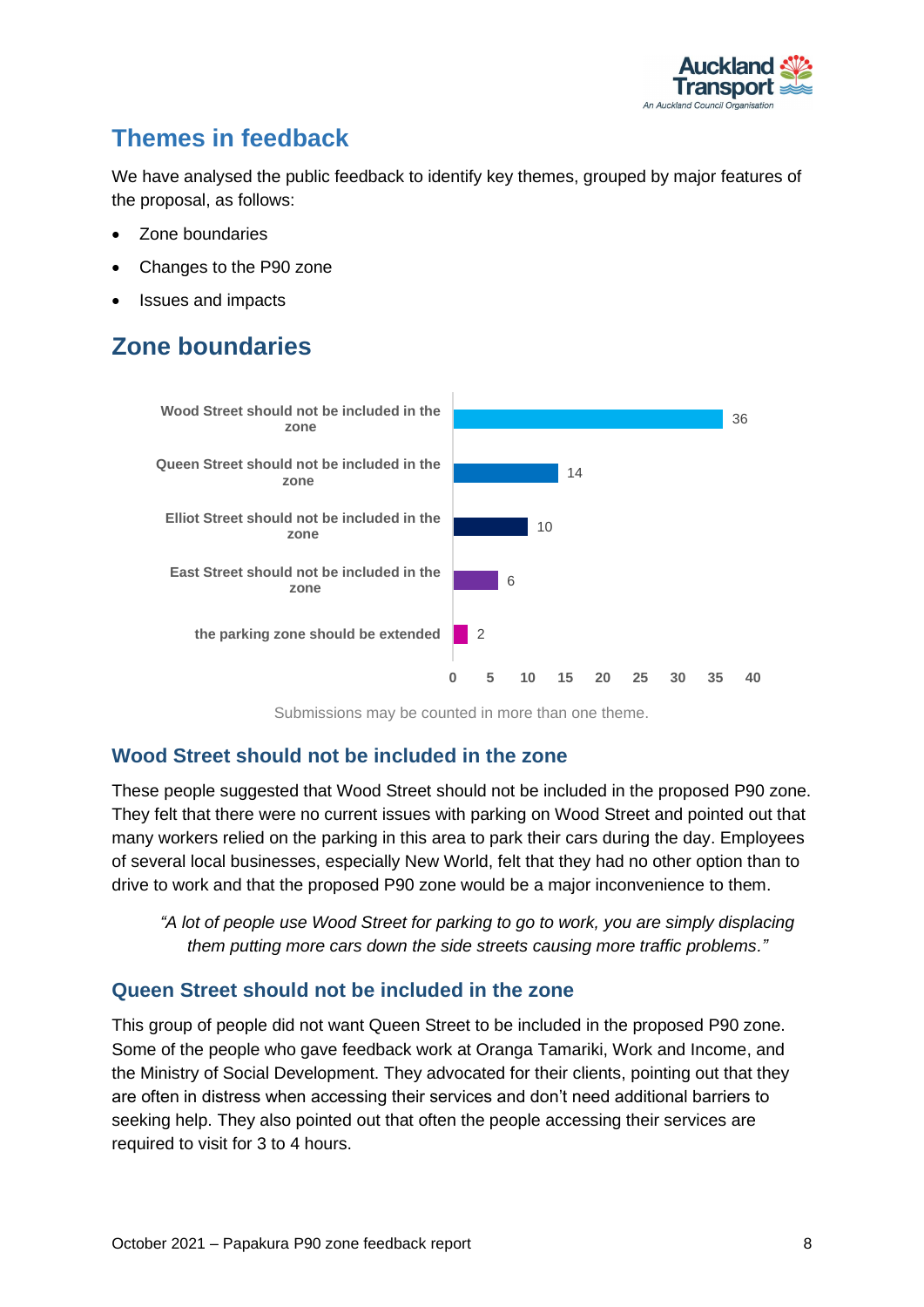

*"Work and Income require a lot of free parking due to nature of their work, we will start getting congestion and cars and people double parking. This will create bad attitudes and dangerous gathering of people while waiting for appointments. Oranga Tamariki are well down for their family conferences which very between 2 hours to 5 hours."*

#### **Elliot Street should not be included in the zone**

These respondents felt that Elliot Street should not be included in the proposed P90 zone, as like the above, many workers use this parking while at work during the day.

*"With limited parking at site, restricting areas around Elliot Street would mean we are unable to park anywhere for the business day."*

#### **East Street should not be included in the zone**

These people felt that East Street should not be included in the proposed P90 zone, as like the above, many workers use this parking while at work during the day.

*"Tthere [sic] are lots of companies and organizations between East St and Wood St, if you change the unlimited parking to P90, it's quite inconvenience for the employees, their clients and even those people who come to centre for shopping or others activities."*

#### **The parking zone should be extended**

These respondents gave feedback that the proposed P90 should be extended beyond what is proposed. These people suggested extending the zone further to the west.

*"Yes extend P90 either side of Elliot to Green St for safety reason (brow of hill)."*

### <span id="page-9-0"></span>**Changes to the P90 zone**



Submissions may be counted in more than one theme.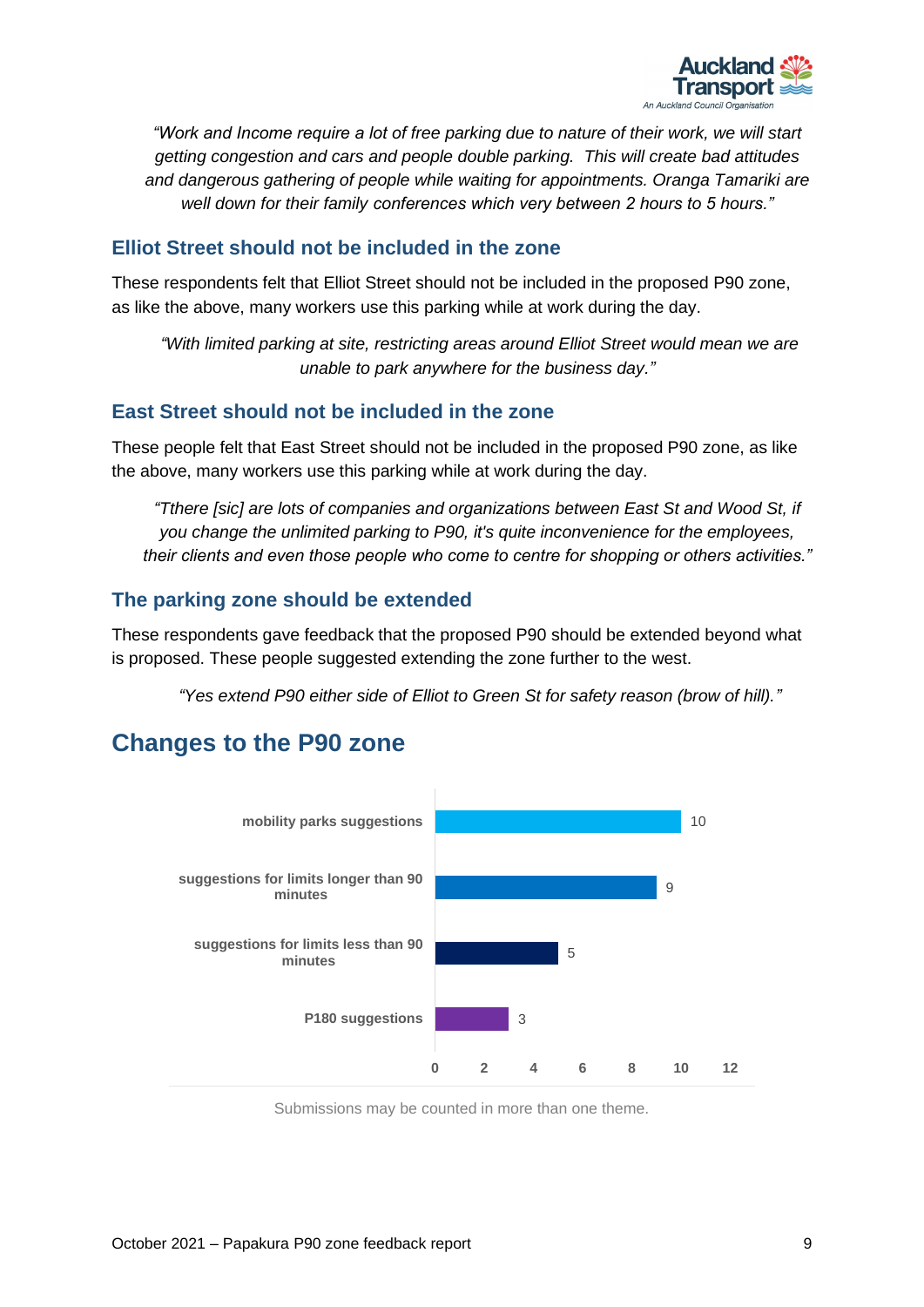

#### **Mobility parking suggestions**

These people gave feedback about the proposed changes to the mobility parking. The majority of these respondents felt that there should be more mobility parks available close to the Papakura town centre.

*"I am a disabled person and it's very difficult to find a disabled parking place even in offpeak hours. Therefore I propose to increase more parking places for disabled persons."*

Other respondents requested changes to the existing mobility parking, such as adding time restrictions or clearer markings.

*"Add time limit signs to the disabled parks as well. As some uncouth people will park in them all day stating there is no time limit on the disabled sign. This is unfair for other people whom want to shop in the area but need the disabled car park."*

#### **Suggestions for parking limits longer than 90 minutes**

This group of people liked the idea of a parking zone but wanted time restrictions to be longer than 90 minutes. Most of these respondents felt that 90 minutes was not long enough to do all the things that people want to do on a trip to Papakura, and suggested time limits that they felt were more suitable.

*"I'd like P90 zone to be a P120 zone instead. 90 minutes cuts grabbing dinner to the fine minute. Likewise with visiting a number shops and grabbing lunch, or taking a 90 minute massage or haircut or beauty visit of which there are about 10-15 shops in this area to do this!"*

#### **Suggestions for parking limits less than 90 minutes**

These people also liked the idea of a parking zone but wanted shorter time restrictions to be implemented.

*"I would make the main street parking 60min, who would want to park for 90min in those areas, there are hardly any shops in these streets."*

#### **P180 suggestions**

These respondents gave feedback about the proposal to change some car parks near the train station from P180 to unrestricted parking. These people wanted the restrictions to remain, though some felt a longer time restriction would be more suitable, as the parks were convenient, and if the parks became unrestricted commuters would park in them all day.

*"Change the P180 along Railway St West to P240. Changing to unrestricted will mean this is occupied from early morning to late pm. People wishing to use the train to Middlemore or Auck & back will have no parking!"*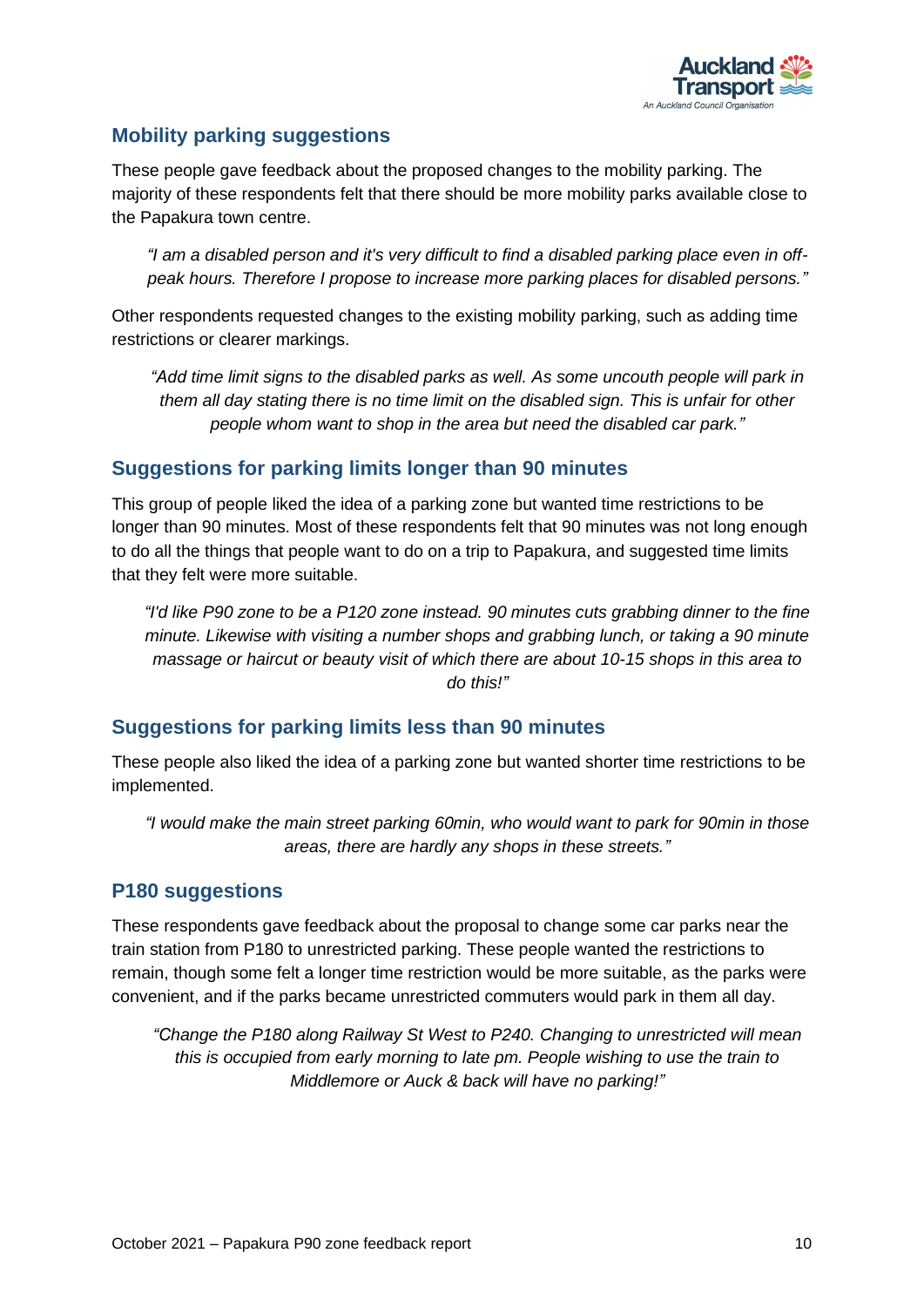

### <span id="page-11-0"></span>**Issues and impacts**



Submissions may be counted in more than one theme.

#### **The proposal will cause difficulties for workers**

This was the largest theme in the feedback we received. This group of people were worried about where workers at local businesses would park during the day. This group was largely made up of workers themselves who were anxious that the proposed P90 zone would make all-day parking spaces scarce, increase congestion and people would look for jobs in other areas. Some shift workers expressed concern that parking would not be available if they had to work a later shift. As discussed in a later section in more detail, some people felt that the proposed P90 zone would make getting to and from work safe for themselves and their vehicles. Some people were also concerned that workers would have to park further away which would cause difficulties on the surrounding streets as workers and residents would be competing for parking.

*"Where does the council expect those that work full time in this vacinity [sic] to park? We have over 80 people working in our building this excludes visitors as the parking restrictions would apply. The street parking is already overly full in the nearby area."*

#### **The proposal will have a positive impact**

These respondents felt that people living and working in Papakura would benefit from the proposed P90 zone. They were happy with the proposed time limit and felt that the zone approach would be less confusing for people who wanted to park in Papakura.

*"Support the simplification of parking rules and 90 minutes is enough time during peak times of the day/week."*

#### **Safety concerns**

These respondents worried that the proposed P90 zone would make people, especially workers at local businesses, less safe. They reported feeling unsafe on the streets after dark and worried that the parking zone would force them to park further away, making them more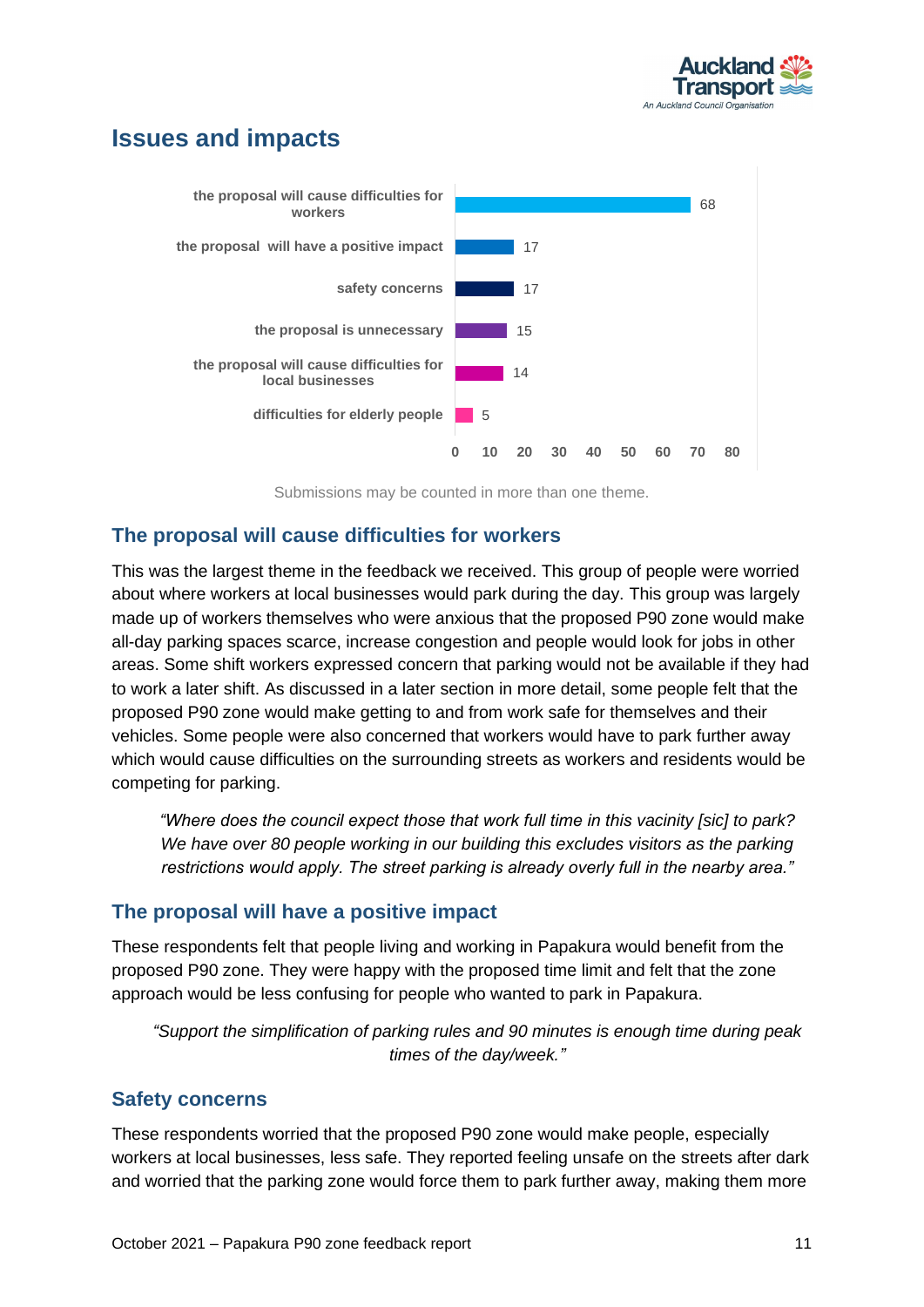

vulnerable. This was especially notable for people who worked at Oranga Tamariki, Work and Income and the Ministry of Social Development due to the location of their offices, and for workers at New World as it closes at 10.00pm.

*"If we have to look further away for parking spaces I fear that the many workers that start at 3am and those that finish at 10pm would have their health and safety seriously compromised as the criminal element is always out after dark. We provide a great service to Papakura."*

#### **The proposal is unnecessary**

People who told us that the proposed P90 zone was unnecessary argued there is no issue with the current parking arrangements. Some of these people regarded the proposal as a waste of money and felt that the project's budget would be better spent on other areas.

*"Not required and more inconvenience to the public."*

#### **The proposal will cause difficulties for local businesses**

These people thought that the proposed P90 zone would cause difficulties for local businesses and their customers as, they argued, it would make Papakura a less desirable place to shop, eat or visit for appointments.

*"This is going to push customers away from shopping around Papakura and it can be a*  factor where people wouldn't want to shop in Papakura because of the changes in street *parking."*

#### **Difficulties for elderly people**

These respondents felt that the proposal would cause difficulties for elderly people as, they argued, 90 minutes would not be enough time for elderly people to do the things they needed to do in Papakura.

*"Most of the senior citizens get slow with age and this place pressure on them and can hamper their health."*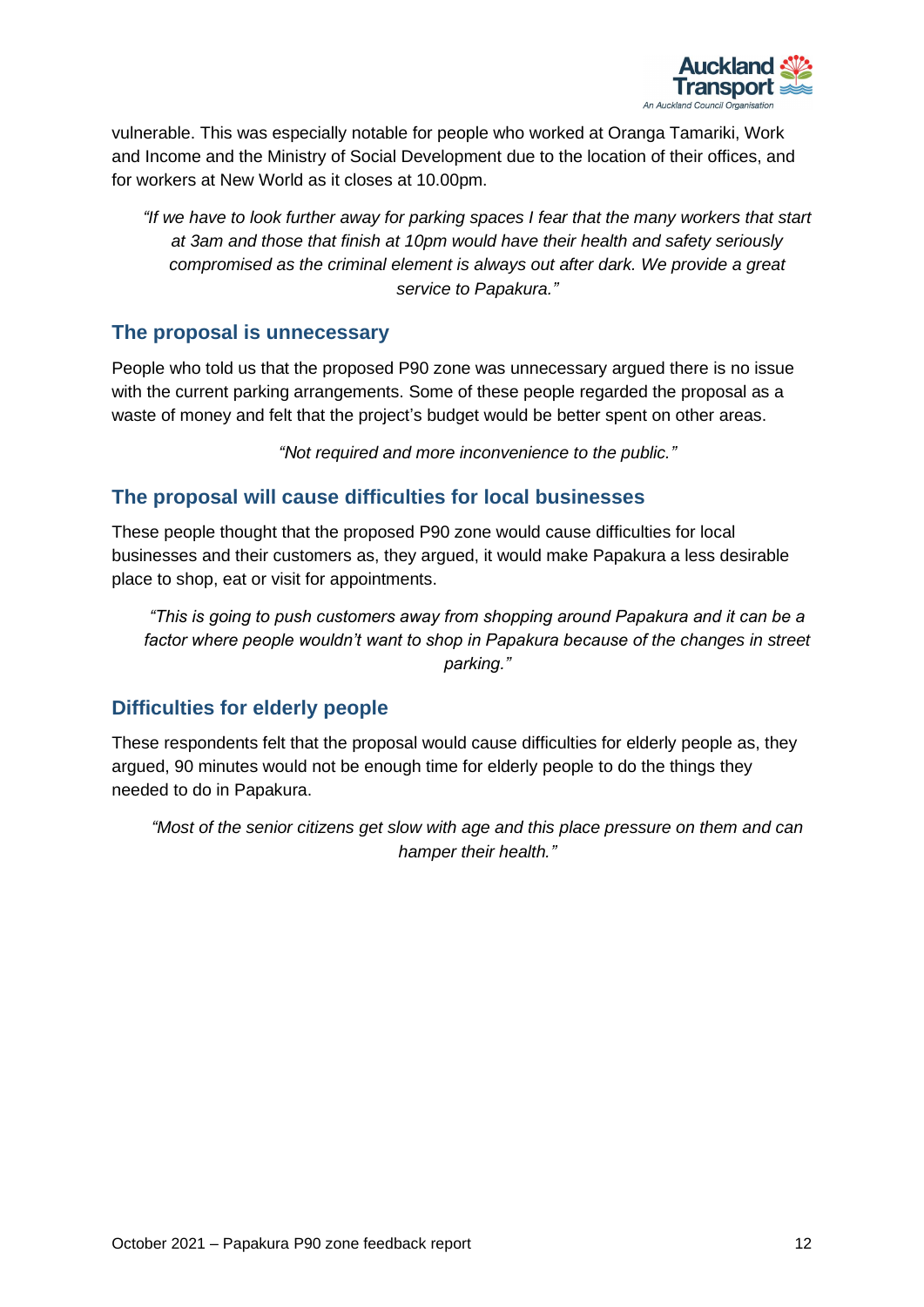

## **Design suggestions in feedback and AT responses**

Respondents suggested a wide range of changes to the proposal. We have collated and responded to all design suggestions identified in the feedback, organised by theme.

<span id="page-13-0"></span>

| Design suggestion in feedback                                                                                                                                                                                                                                                                                                                                                                                                                                                                                                                                                                                                                                                                                                                                                                                                                                                                                                                                                                                                                                                                                                                                                                                                                                                                                                                                                                | <b>AT response</b>                                                                                                                                                                                                                                                                                                                                                                                                                                                                                                         |
|----------------------------------------------------------------------------------------------------------------------------------------------------------------------------------------------------------------------------------------------------------------------------------------------------------------------------------------------------------------------------------------------------------------------------------------------------------------------------------------------------------------------------------------------------------------------------------------------------------------------------------------------------------------------------------------------------------------------------------------------------------------------------------------------------------------------------------------------------------------------------------------------------------------------------------------------------------------------------------------------------------------------------------------------------------------------------------------------------------------------------------------------------------------------------------------------------------------------------------------------------------------------------------------------------------------------------------------------------------------------------------------------|----------------------------------------------------------------------------------------------------------------------------------------------------------------------------------------------------------------------------------------------------------------------------------------------------------------------------------------------------------------------------------------------------------------------------------------------------------------------------------------------------------------------------|
|                                                                                                                                                                                                                                                                                                                                                                                                                                                                                                                                                                                                                                                                                                                                                                                                                                                                                                                                                                                                                                                                                                                                                                                                                                                                                                                                                                                              | Theme group #1                                                                                                                                                                                                                                                                                                                                                                                                                                                                                                             |
|                                                                                                                                                                                                                                                                                                                                                                                                                                                                                                                                                                                                                                                                                                                                                                                                                                                                                                                                                                                                                                                                                                                                                                                                                                                                                                                                                                                              | Negative impact on Oranga Tamariki, Work and Income (WINZ), and the Ministry of Social Development (MSD)                                                                                                                                                                                                                                                                                                                                                                                                                   |
| The proposed P90 zone will make it more difficult for the vulnerable people<br>accessing Oranga Tamariki, WINZ and MSD<br>Oranga Tamariki, WINZ and MSD have offices on the corner of Queen Street and<br><b>Wood Street</b><br>Whanau are already highly stressed coming into Oranga Tamariki meetings and the<br>P90 parking will be an additional stress they (whanau) do not need.<br>Also, for neural diverse people this will interfere with their thinking process and may<br>cause for jumbled and unclear thoughts to occur as a result from extra stress, such as<br>parking concerns. Their mind will be on how long they can stay in their carpark without<br>being fined for staying longer than permitted as they will be unable to pay for their<br>infringement. Therefore, resulting in unclear decisions being made in legal processes<br>regarding their children.<br>Families are already struggling due to Covid19 and as they are coming into WINZ for<br>assistance, and this is added pressure and struggle to their day to day living.<br>Often whanau are visiting for 3 -4 hours at time.<br>Our clients can't afford parking fines which will happen if they are waiting in line or<br>attending meetings.<br>Work and Income require a lot of free parking due to nature of their work.<br>We will start getting congestion and cars and people double parking. | As a result of the consultation feedback, AT has changed the boundaries of the<br>proposed P90 parking zone;<br>Part of Queen Street, Wood Street and Elliot Street will no longer be included in the<br>P90 parking zone;<br>This change means that the parking outside the mentioned organisations located at<br>$\bullet$<br>the corner of Wood Street and Queen Street will remain unrestricted at this stage;<br>For more details on the updated zone boundary please visit the project webpage<br>$\bullet$<br>here. |
| The proposal will make it difficult for people who work for Oranga Tamariki,<br><b>WINZ and MSD</b>                                                                                                                                                                                                                                                                                                                                                                                                                                                                                                                                                                                                                                                                                                                                                                                                                                                                                                                                                                                                                                                                                                                                                                                                                                                                                          | As a result of the consultation feedback, AT has changed the boundaries of the<br>$\bullet$<br>proposed P90 parking zone;                                                                                                                                                                                                                                                                                                                                                                                                  |
| If this will now be 90 min parking, we will have to walk a further distance to and from<br>our cars.                                                                                                                                                                                                                                                                                                                                                                                                                                                                                                                                                                                                                                                                                                                                                                                                                                                                                                                                                                                                                                                                                                                                                                                                                                                                                         | Part of Queen Street, Wood Street and Elliot Street will no longer be included in the<br>P90 parking zone;                                                                                                                                                                                                                                                                                                                                                                                                                 |
| There is no public transport available to get me to work on time from Howick and I<br>need to drive my car.                                                                                                                                                                                                                                                                                                                                                                                                                                                                                                                                                                                                                                                                                                                                                                                                                                                                                                                                                                                                                                                                                                                                                                                                                                                                                  | This change means that the parking outside the mentioned organisations located at<br>the corner of Wood Street and Queen Street will remain unrestricted at this stage;                                                                                                                                                                                                                                                                                                                                                    |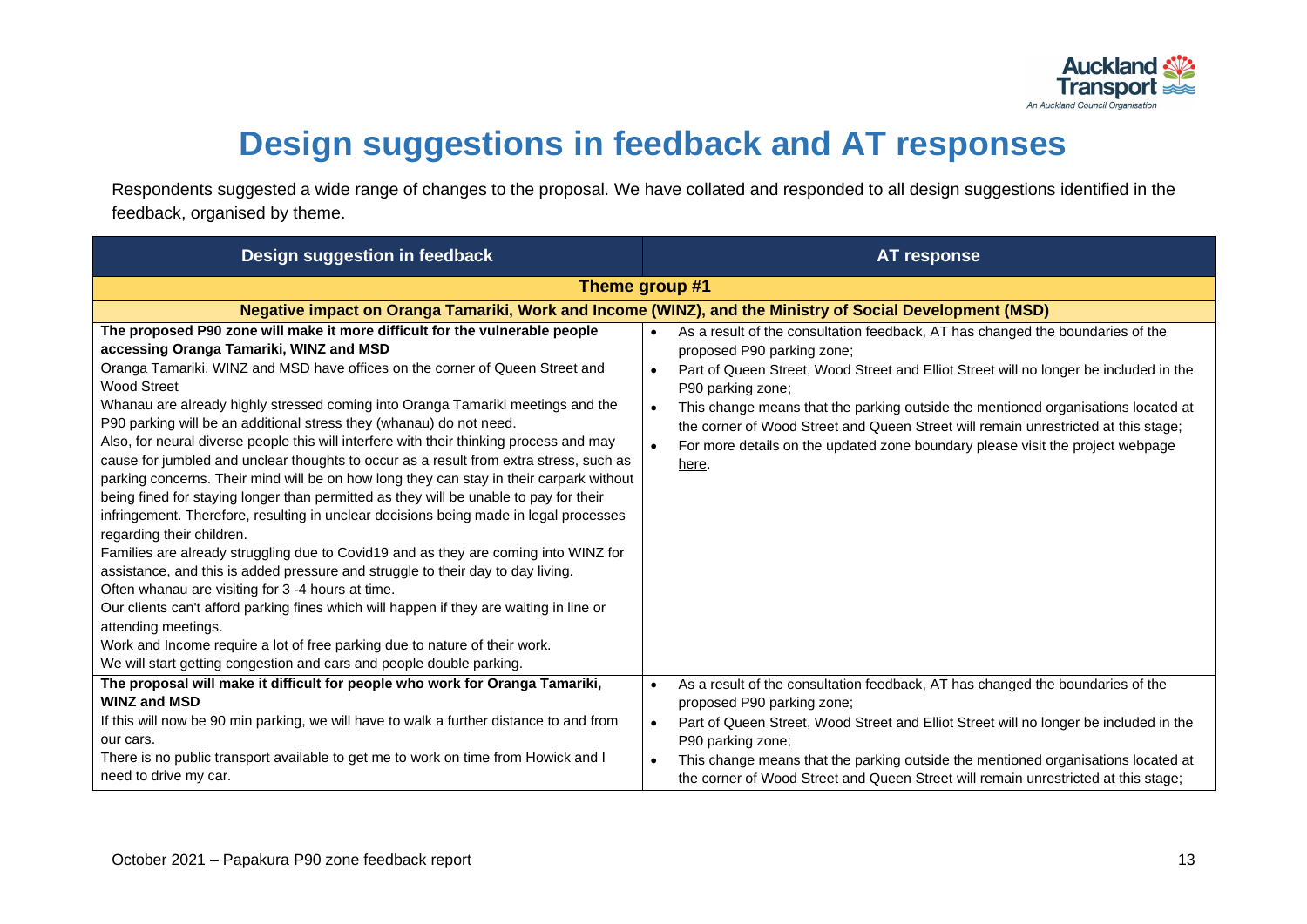

| There is no need to change the current parking conditions; just before winter, when      | For more details on the updated zone boundary please visit the project webpage                    |
|------------------------------------------------------------------------------------------|---------------------------------------------------------------------------------------------------|
| the weather is not pleasant to walk distances to the office and it gets dark very early. | here;                                                                                             |
| If limits are imposed on the streets around our office, staff will be competing for      | We understand that there is no direct bus or train from Howick to Papakura, but the<br>$\bullet$  |
| parking with the residences who need to park close to their homes.                       | journey can be completed by catching a bus and a train;                                           |
| Unfortunately my employer doesn't provide enough parking to cover all there staff and    | Papakura is one of the metropolitan centres in our region which is well connected to<br>$\bullet$ |
| if I am required to park some distance from my work this would be a safety concern as    | public transport with both bus and train stations located very close to the town centre;          |
| I work for Work and Income Papakura.                                                     | AT continues to invest heavily in improving public transport services across the                  |
|                                                                                          | region to improve frequency and access and patronage numbers have continued to                    |
|                                                                                          | grow as access and services are improved;                                                         |
|                                                                                          | AT also invest in active modes of transport to make walking and cycling easier for                |
|                                                                                          | short and medium distance commutes and to access transport hubs;                                  |
|                                                                                          | For more information on public transport for South Auckland click here and for East               |
|                                                                                          | Auckland click here;                                                                              |
|                                                                                          | It is important to understand that while each business is not required to provide                 |
|                                                                                          | enough parking to meet their staff needs, neither is AT expected to provide sufficient            |
|                                                                                          | on-street parking to allow staff to park;                                                         |
|                                                                                          | It is the responsibility of individuals to plan their journey according to the options            |
|                                                                                          | available to them such as the availability of parking and other travel modes;                     |
|                                                                                          | AT advises not to rely on on-street parking for your parking needs as it can be<br>$\bullet$      |
|                                                                                          | subject to change or removal;                                                                     |
|                                                                                          | AT prioritises the management of on-street parking for short term needs.<br>$\bullet$             |
| It is unsafe for workers at Oranga Tamariki, WINZ and MSD to park further away           | As a result of the consultation feedback, AT has changed the boundaries of the<br>$\bullet$       |
| from their offices                                                                       | proposed P90 parking zone;                                                                        |
| I work for WINZ using the parking in Wood Street. We have been victimised before         | Part of Queen Street, Wood Street and Elliot Street will no longer be included in the             |
| with our vehicles getting smashed and damaged.                                           | P90 parking zone;                                                                                 |
| If we are to park further away from our office, what are the chances of us getting       | The parking outside the mentioned organisations located at 22 Queen Street will                   |
| victimised in person seeing that it is already getting dark when we finish for the day   | remain unrestricted at this stage;                                                                |
| now in winter months.                                                                    | For more details on the updated zone boundary please visit the project webpage                    |
| also the safety of our vehicles if they are parked away out of a large amount of         | here:                                                                                             |
| peoples sight                                                                            | The safety concerns expressed have been raised with the Counties Manukau Police.                  |
|                                                                                          | AT advises that antisocial incidents are raised directly with New Zealand Police and              |
|                                                                                          | the respective employer to deal with as and when they happen.                                     |
| Streets that should not be included in the P90 zone                                      |                                                                                                   |
| The boundary of the P90 zone should be East Street.                                      | As a result of the consultation feedback, AT has changed the boundaries of the                    |
| I would suggest that you can treat East St as the borderline rather than Wood Street,    | proposed P90 parking zone;                                                                        |
| so part of Queen Street, Elliot Street and Wood Street which close to Great South        |                                                                                                   |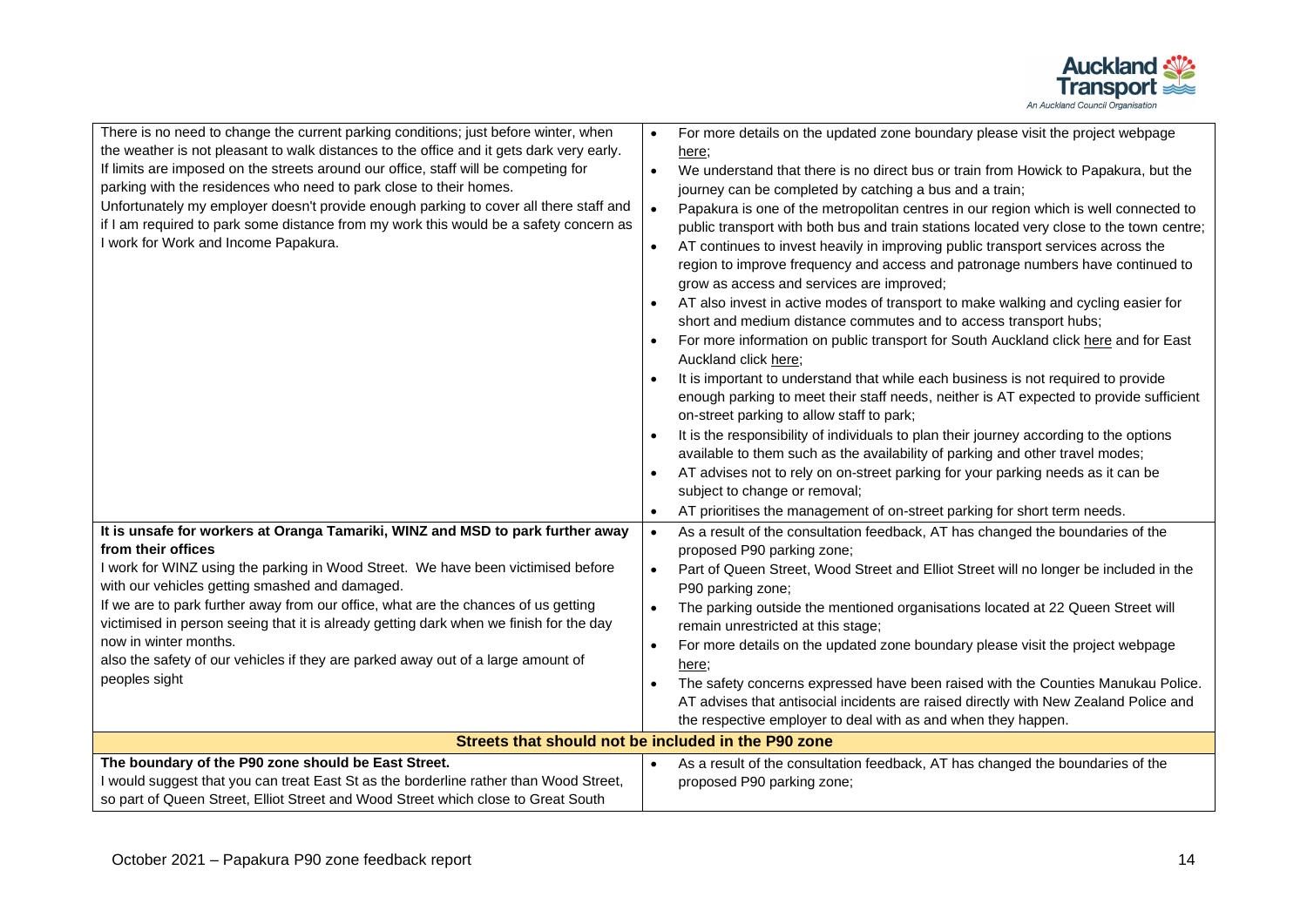

| Road will be in the new P90 zone, and rest of them will be kept as same no limitation<br>as before.<br>In this way, you can make people easily understand that 1: parking in central<br>Papakura street will be P90, 2: there will be fewer signs which will make the centre<br>look nicer, 3: reducing number of parking infringements, because most stores are in<br>this area, but not west of Queen Street, Elliot Street and Wood Street.<br>Queen Street should not be included in the P90 zone<br>Parking around Queen Street/Wood Street is currently working OK.<br>OK. I have not seen any accidents or feel why it is necessary to change.<br>Elliot/Wood/Queen street area is pretty much all non-retail businesses and a 90-<br>minute parking limit does not benefit anyone here.<br>There is absolutely no alternative parking in this area.<br>If it's already full of cars there now, do you expect them to just disappear when you<br>change it to P90 parking?<br>This area is part residential/ part commercial.<br>I enjoy watching sport in park. Queen St, don't want to see any less parking there. | Part of Queen Street, Wood Street and Elliot Street will no longer be included in the<br>$\bullet$<br>P90 parking zone;<br>For more details on the updated zone boundary please visit the project webpage<br>$\bullet$<br>here.<br>The section of Queen Street between Great South Road and East Street has existing<br>$\bullet$<br>P60 linear parking restrictions and forms part of core town centre;<br>The section of Queen Street between East Street and Wood Street is partially a town<br>$\bullet$<br>centre zone and partly residential;<br>Both sections of Queen Street were included in the original proposal as a high<br>$\bullet$<br>demand for parking was recorded during the survey conducted by AT;<br>As a result of the consultation feedback, part of Queen Street will no longer be<br>$\bullet$<br>included in the P90 parking zone;<br>For more details on the updated zone boundary please visit the project webpage<br>$\bullet$<br>here;<br>Time restrictions help in maintaining the required turnover of parking, especially in<br>$\bullet$<br>town centres, so that parking spaces can be utilised by multiple users rather than for<br>long term parking; |
|-----------------------------------------------------------------------------------------------------------------------------------------------------------------------------------------------------------------------------------------------------------------------------------------------------------------------------------------------------------------------------------------------------------------------------------------------------------------------------------------------------------------------------------------------------------------------------------------------------------------------------------------------------------------------------------------------------------------------------------------------------------------------------------------------------------------------------------------------------------------------------------------------------------------------------------------------------------------------------------------------------------------------------------------------------------------------------------------------------------------------------|----------------------------------------------------------------------------------------------------------------------------------------------------------------------------------------------------------------------------------------------------------------------------------------------------------------------------------------------------------------------------------------------------------------------------------------------------------------------------------------------------------------------------------------------------------------------------------------------------------------------------------------------------------------------------------------------------------------------------------------------------------------------------------------------------------------------------------------------------------------------------------------------------------------------------------------------------------------------------------------------------------------------------------------------------------------------------------------------------------------------------------------------------------------------------------------------|
|                                                                                                                                                                                                                                                                                                                                                                                                                                                                                                                                                                                                                                                                                                                                                                                                                                                                                                                                                                                                                                                                                                                             | The proposed P90 parking zone will provide 30 minutes more than the existing P60<br>restriction and so will benefit businesses, customers and visitors to the area.                                                                                                                                                                                                                                                                                                                                                                                                                                                                                                                                                                                                                                                                                                                                                                                                                                                                                                                                                                                                                          |
| Wood Street should not be included in the P90 zone<br>The unrestricted parking on say wood street by New World is where a lot of staff have<br>to park and walk 5-10 minutes to work<br>Wood Street is fine the way it is. Parking enforcement is not required & won't be<br>welcomed.<br>Churches, funeral parking, business parking - these can take much longer than that!<br>Parking for church, sports clubs, funerals and business can take much longer than 90<br>minutes<br>Staff at New World do not have a staff carpark. The store closes at 10pm so this<br>means that female staff will need to park further away and need to walk a distance<br>when it is dark. I feel this increases the risk of them being attacked.<br>I can't see anybody parking on Wood Street to walk into town as its too far.<br>As the majority of us New World employees work an 8.5 shift with meal breaks every<br>3 hours, leaving work to move our vehicles would not be feasible.<br>Parking around Queen Street/Wood Street is currently working OK.                                                                        | As a result of the consultation feedback, part of Wood Street will no longer be<br>$\bullet$<br>included in the P90 parking zone;<br>For more details on the updated zone boundary please visit the project webpage<br>$\bullet$<br>here;<br>The issue raised about the shortfall of parking is common across the region with<br>$\bullet$<br>businesses that do not have sufficient parking for their staff;<br>While each business is not required to provide enough parking to meet their staff<br>$\bullet$<br>needs, neither is AT expected to provide sufficient on-street parking for residents,<br>visitors or staff to park;<br>AT prioritises the management of on-street parking for short term needs;<br>$\bullet$<br>It is the responsibility of individuals to plan their journey according to the options<br>$\bullet$<br>available to them such as the availability of parking and other travel modes;<br>AT advises not to rely on on-street parking as it can be subject to change or removal.<br>$\bullet$                                                                                                                                                                |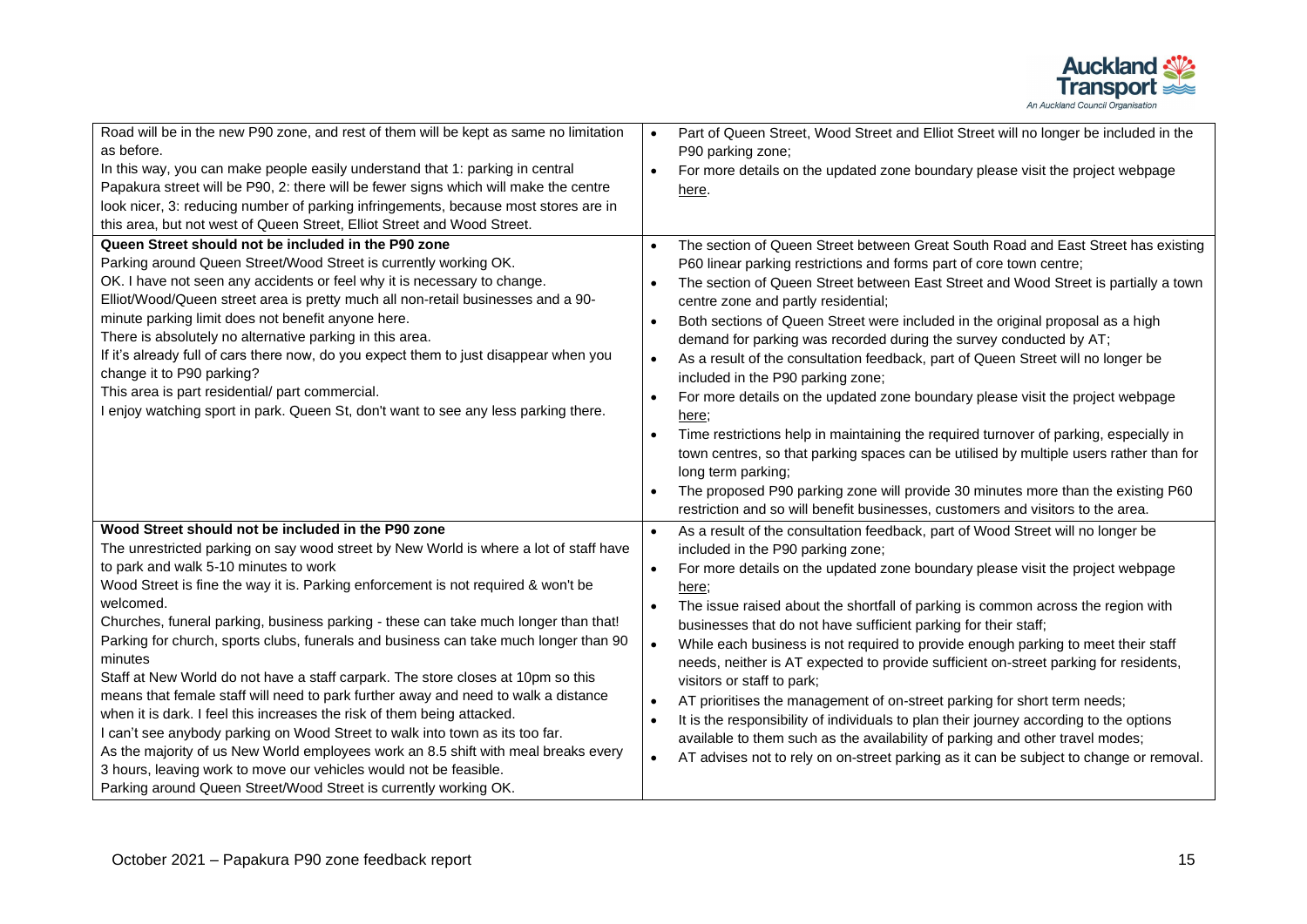

| Leave the parking alongside Wood Street that adjoins onto queen as unlimited<br>parking to reduce cluttered streets, and limited vision at intersections.<br>A lot of people use Wood Street for parking to go to work, you are simply displacing<br>them putting more cars down the side streets causing more traffic problems.<br>Residents of Wood St need road parking for 2nd vehicle outside of their own<br>residence.<br>Residents visitors cannot be limited to 90 minutes.                                                                                                                                                                                                                                           |                                                                                                                                                                                                                                                                                                                                                                                                                                                                                                                                                                                                                                                                                                                                                                                                                                                                                                                                                                                                                                                                                                                                                                                                                                                                                                                                                                                                                                                                                                                                                                                                                                                         |
|--------------------------------------------------------------------------------------------------------------------------------------------------------------------------------------------------------------------------------------------------------------------------------------------------------------------------------------------------------------------------------------------------------------------------------------------------------------------------------------------------------------------------------------------------------------------------------------------------------------------------------------------------------------------------------------------------------------------------------|---------------------------------------------------------------------------------------------------------------------------------------------------------------------------------------------------------------------------------------------------------------------------------------------------------------------------------------------------------------------------------------------------------------------------------------------------------------------------------------------------------------------------------------------------------------------------------------------------------------------------------------------------------------------------------------------------------------------------------------------------------------------------------------------------------------------------------------------------------------------------------------------------------------------------------------------------------------------------------------------------------------------------------------------------------------------------------------------------------------------------------------------------------------------------------------------------------------------------------------------------------------------------------------------------------------------------------------------------------------------------------------------------------------------------------------------------------------------------------------------------------------------------------------------------------------------------------------------------------------------------------------------------------|
| Elliot Street should not be included in the P90 zone<br>As a company, my staff find it difficult on a good day to find parking that is closer to<br>work in Elliot Street, Papakura. It's even harder when there is a funeral 200meters up<br>the road.<br>Elliot/Wood/Queen street area is pretty much all non-retail businesses and a 90-<br>minute parking limit does not benefit anyone here.<br>We have a business with 35 employees who have had trouble with rocks being thrown<br>at their cars, scratching and damage to cars - they need to be within visual and<br>walking distance from work.<br>Our office is on Elliot street, east of East street and we have never seen people<br>waiting to park around here. | The section of Elliot Street between Great South Road and East Street has existing<br>P60 linear parking restrictions and forms part of the core town centre;<br>The section of Elliot Street between East Street and Wood Street is zoned as a town<br>$\bullet$<br>centre and showed high parking occupancy during the surveys conducted by AT and<br>so was included in the original proposal;<br>As a result of the consultation feedback, part of Elliot Street will no longer be included<br>in the P90 parking zone;<br>For more details on the updated zone boundary please visit the project webpage<br>here:<br>The issue raised about the shortfall of parking is common across the region with<br>$\bullet$<br>businesses that do not have sufficient parking for their staff;<br>While each business is not required to provide enough parking to meet their staff<br>needs, neither is AT expected to provide sufficient on-street parking for residents,<br>visitors or staff to park;<br>AT prioritises the management of on-street parking for short term needs;<br>$\bullet$<br>It is the responsibility of individuals to plan their journey according to the options<br>$\bullet$<br>available to them such as the availability of parking and other travel modes;<br>AT advises not to rely on on-street parking as it can be subject to change or removal;<br>$\bullet$<br>The safety concerns expressed have been raised with the Counties Manukau Police.<br>$\bullet$<br>AT advises that antisocial incidents are raised directly with New Zealand Police and<br>the respective employer to deal with as and when they happen. |
| East Street should not be included in the P90 zone<br>These streets are the ONLY areas where we can park on the days that we work. As<br>the majority of us New World employees work an 8.5 shift with meal breaks every 3<br>hours, leaving work to move our vehicles would not be feasible.<br>East Street should have unlimited parking.                                                                                                                                                                                                                                                                                                                                                                                    | The section of East Street between Queen Street and Wood Street forms part of the<br>core town centre and has existing P60 linear parking restrictions on both sides of the<br>street:<br>This proposal changes the existing P60 linear restrictions to a P90 zone restriction<br>which will reduce the number of signs and will allow anyone to park for 90 minutes<br>instead of 60 minutes:                                                                                                                                                                                                                                                                                                                                                                                                                                                                                                                                                                                                                                                                                                                                                                                                                                                                                                                                                                                                                                                                                                                                                                                                                                                          |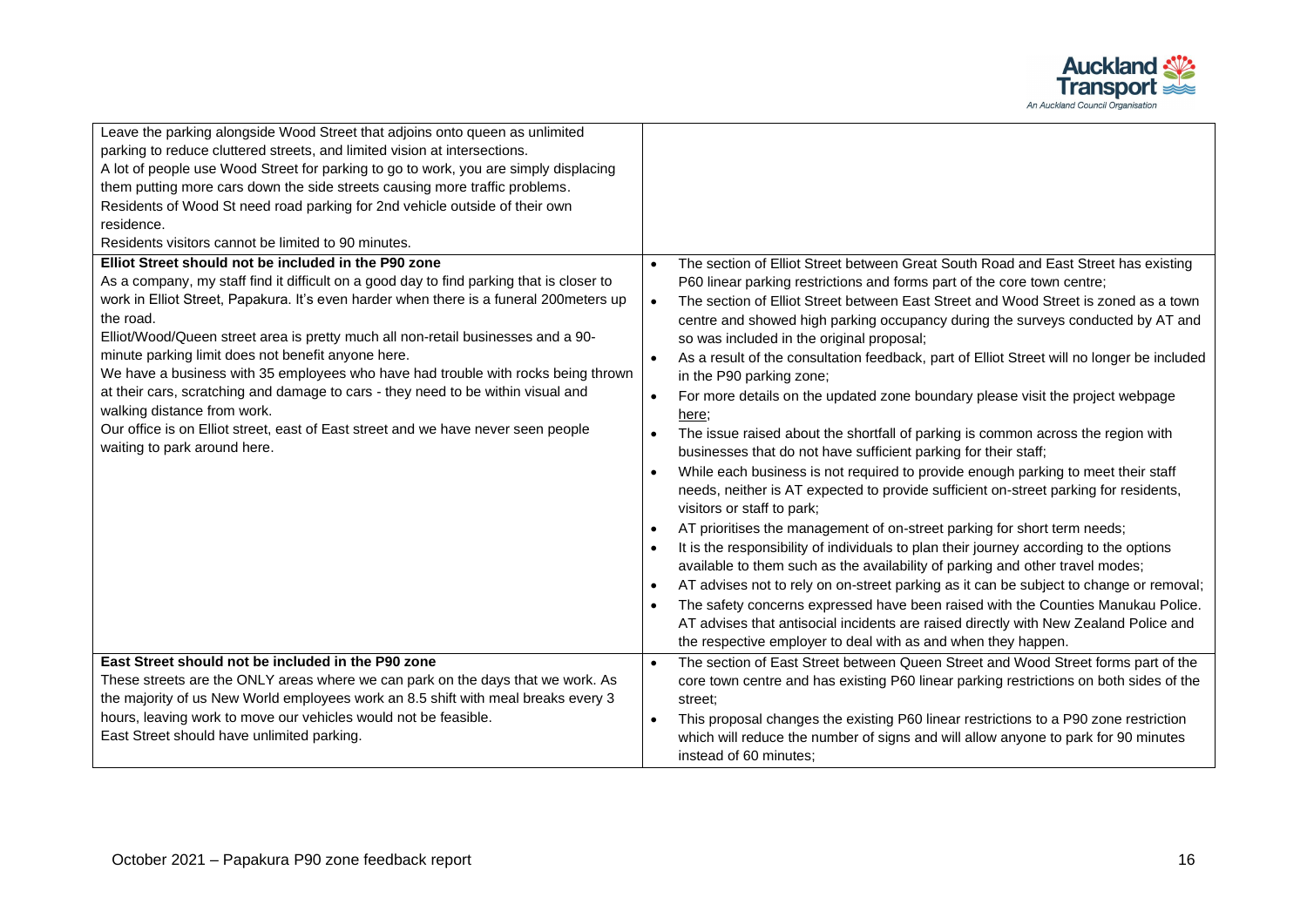

|                                                                                                                                                                                                                                                                                                                                                                                                                                                                                                                                                                                                                                                                                                                                                                                                                                          | There is unrestricted parking on East Street towards Wellington Street and further                                                                                                                                                                                                                                                                                                                                                                                                                                                                                                                                                                                                                                                                                                                                                                                                                                                                                                                                                                                                                                                                                                                 |
|------------------------------------------------------------------------------------------------------------------------------------------------------------------------------------------------------------------------------------------------------------------------------------------------------------------------------------------------------------------------------------------------------------------------------------------------------------------------------------------------------------------------------------------------------------------------------------------------------------------------------------------------------------------------------------------------------------------------------------------------------------------------------------------------------------------------------------------|----------------------------------------------------------------------------------------------------------------------------------------------------------------------------------------------------------------------------------------------------------------------------------------------------------------------------------------------------------------------------------------------------------------------------------------------------------------------------------------------------------------------------------------------------------------------------------------------------------------------------------------------------------------------------------------------------------------------------------------------------------------------------------------------------------------------------------------------------------------------------------------------------------------------------------------------------------------------------------------------------------------------------------------------------------------------------------------------------------------------------------------------------------------------------------------------------|
|                                                                                                                                                                                                                                                                                                                                                                                                                                                                                                                                                                                                                                                                                                                                                                                                                                          | south and most of the residential streets around the town centre such as Duke Street                                                                                                                                                                                                                                                                                                                                                                                                                                                                                                                                                                                                                                                                                                                                                                                                                                                                                                                                                                                                                                                                                                               |
|                                                                                                                                                                                                                                                                                                                                                                                                                                                                                                                                                                                                                                                                                                                                                                                                                                          | and Menary Street have no parking restrictions at this stage.                                                                                                                                                                                                                                                                                                                                                                                                                                                                                                                                                                                                                                                                                                                                                                                                                                                                                                                                                                                                                                                                                                                                      |
|                                                                                                                                                                                                                                                                                                                                                                                                                                                                                                                                                                                                                                                                                                                                                                                                                                          | The proposed changes are not necessary                                                                                                                                                                                                                                                                                                                                                                                                                                                                                                                                                                                                                                                                                                                                                                                                                                                                                                                                                                                                                                                                                                                                                             |
| The proposed P90 parking zone is not necessary<br>It will be an inconvenience to people<br>Parking in Papakura is already like hens' teeth to find, this will only make it worse.<br>There is enough parking for customers around Papakura. People park in the library<br>building, farmers building, Slywen building and countdown car park as Great South<br>Road through town has time limits already.<br>There has been no consultation with business owners or residents. If you talked to<br>them, you would find that this is an initiative heavily lobbied (to AT and Council) by<br>one residential tenant.<br>AT seem to take the few roads that function fine and seem to find a perfect way to<br>stuff it up.<br>People aren't going to walk from the streets in the Western part of the zone to central<br>Papakura shops. | The recommendation for P90 parking was based on the town centre study that AT<br>$\bullet$<br>conducted which showed that the average length of stay for people visiting the centre<br>was slightly more than 60 minutes and it was observed that 40% of the parking<br>infringements issued were due to vehicles parking for 30 minutes over the existing<br>P60 time limit:<br>The P90 zone was proposed to meet the needs of most customers, reduce the<br>number of infringements issued to the visitors, and reduce signage clutter by almost<br>$30\%$ ;<br>A preliminary consultation with businesses was carried out as part of the original<br>$\bullet$<br>town centre study for the area and included an online survey with businesses to<br>understand any concerns they had on parking;<br>The feedback from the preliminary consultation was then included in the<br>recommendations outlined in the original town centre study which formed this<br>proposal;<br>An open day was held at Papakura library to allow the public and stakeholders to talk<br>directly to the AT project team;<br>The feedback that stakeholders have provided is part of the consultation process that |
|                                                                                                                                                                                                                                                                                                                                                                                                                                                                                                                                                                                                                                                                                                                                                                                                                                          | AT has carried out with the stakeholders in the area.                                                                                                                                                                                                                                                                                                                                                                                                                                                                                                                                                                                                                                                                                                                                                                                                                                                                                                                                                                                                                                                                                                                                              |
|                                                                                                                                                                                                                                                                                                                                                                                                                                                                                                                                                                                                                                                                                                                                                                                                                                          | Theme group #2                                                                                                                                                                                                                                                                                                                                                                                                                                                                                                                                                                                                                                                                                                                                                                                                                                                                                                                                                                                                                                                                                                                                                                                     |
| The proposal will cause difficulties for workers                                                                                                                                                                                                                                                                                                                                                                                                                                                                                                                                                                                                                                                                                                                                                                                         |                                                                                                                                                                                                                                                                                                                                                                                                                                                                                                                                                                                                                                                                                                                                                                                                                                                                                                                                                                                                                                                                                                                                                                                                    |
| The proposed P90 parking zone will make parking more difficult for local<br>workers<br>Having to drive into Papakura for work - we use these car parks and having a 90min<br>limit will make carparking more stressful.<br>Parking is already scarce for workers in this area, where does the council propose we<br>park? streets are already filling up with cars.<br>We already have no parking for our office or clients as it is. This will create more<br>unnecessary chaos in our area.<br>I have to pick-up my daughter from day care after work I cannot use public transport<br>for travelling to Takanini and going back to home in Papakura.                                                                                                                                                                                  | The issue raised about the shortfall of parking is common across the region with<br>$\bullet$<br>businesses that do not have sufficient parking for their staff;<br>While each business is not required to provide enough parking to meet their staff<br>needs, neither is AT expected to provide sufficient on-street parking for residents,<br>visitors or staff to park;<br>AT prioritises the management of on-street parking for short term needs;<br>It is the responsibility of individuals to plan their journey according to the options<br>$\bullet$<br>available to them such as the availability of parking and other travel modes;<br>AT advises not to rely on on-street parking as it can be subject to change or removal.<br>$\bullet$                                                                                                                                                                                                                                                                                                                                                                                                                                             |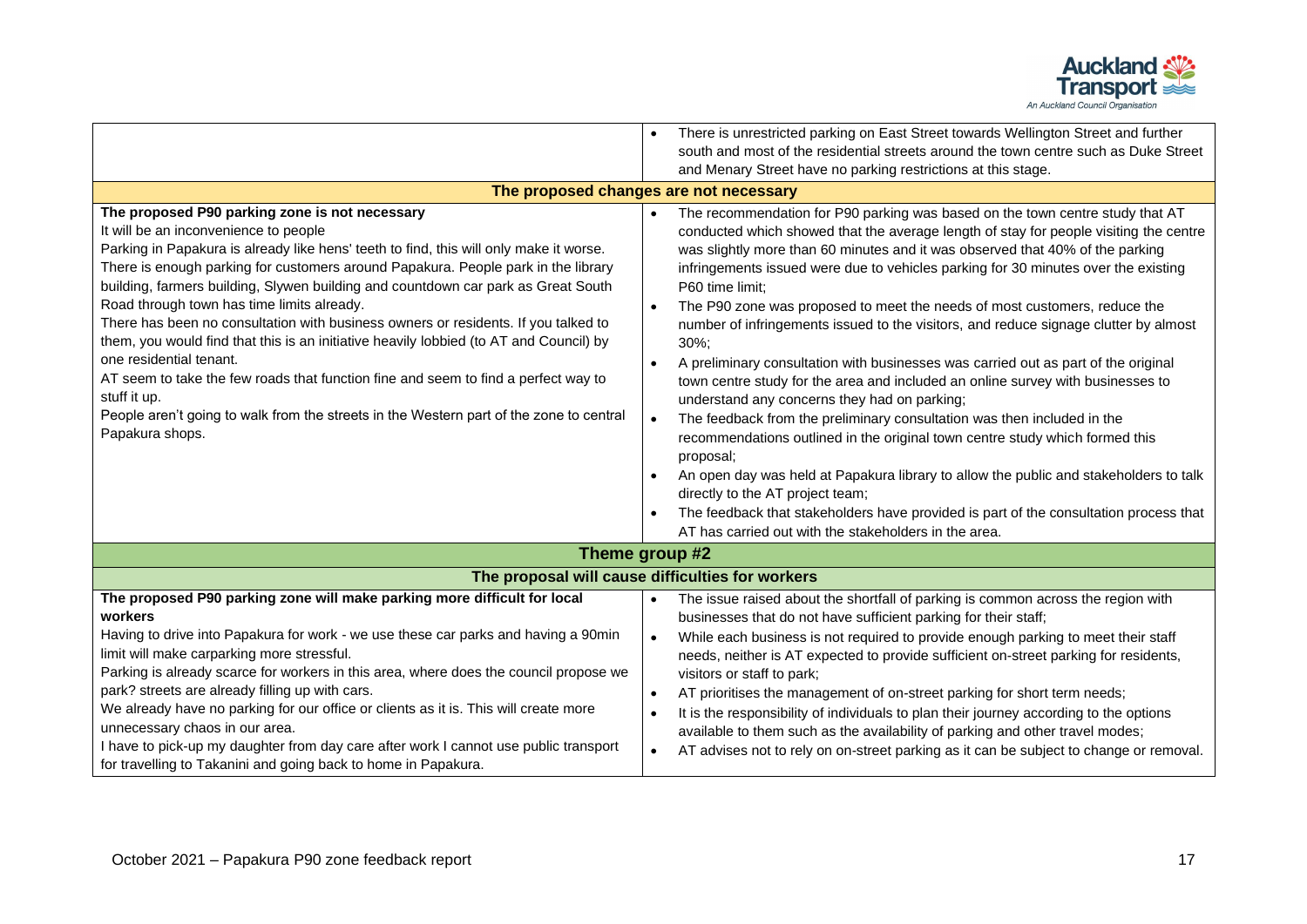

| I work in the area and we will have nowhere to park and you will be ticketing us for<br>being at work.<br>Most places of employment in the area do not provide parking spaces for their staff.<br>Staff at New World do not have a staff carpark.<br>As the majority of us New World employees work an 8.5 shift with meal breaks every<br>3 hours, leaving work to move our vehicles would not be feasible.<br>There are a lot of streets off the main centre that still need to be accessible. Also,<br>where are staff for our shops meant to park.<br>if you take away the unlimited parking then I'm gonna have to park 20 minutes away<br>and leave my WRX parked in the middle of Papakura, which is not the one<br>There will be no parking space for employees of businesses in the area.<br>Would add considerable cost to find suitable parking for work or would add<br>considerable time to have to park further away from work.<br>Making local workers park farther from their workplaces will put their vehicles<br>at risk<br>If our cars are parked far away, then there is further risk of damage or break-ins to our<br>cars.<br>We have been victimised before with our vehicles getting smashed and damaged. | The P90 zone parking is not taking away any parking but making it longer for anyone<br>to park for 90 minutes instead of the existing P60 or P30 restrictions that apply in the<br>core town centre:<br>Based on the feedback that AT has received, changes have been made to the<br>$\bullet$<br>boundary of the proposed P90 parking zone;<br>For more details on the updated zone boundary please click here:<br>AT recognises that some people still need to drive, and so unrestricted parking is<br>$\bullet$<br>available in many of the streets in Papakura a bit further away from the town centre.<br>In terms of public transport options, Papakura is a metropolitan centre which is well<br>connected to public transport with both a bus and train station located very close to<br>the town centre;<br>AT continues to invest heavily in improving public transport services across the<br>$\bullet$<br>region to improve frequency and access;<br>More details about public transport can be found here;<br>AT also invests in active modes of transport to make walking and cycling easier for<br>$\bullet$<br>short and medium distance commutes and to access transport hubs.<br>The issue raised about the shortfall of parking is common across the region with<br>businesses that do not have sufficient parking for their staff;<br>While each business is not required to provide enough parking to meet their staff<br>$\bullet$<br>needs, neither is AT expected to provide sufficient on-street parking for residents,<br>visitors or staff to park; |
|------------------------------------------------------------------------------------------------------------------------------------------------------------------------------------------------------------------------------------------------------------------------------------------------------------------------------------------------------------------------------------------------------------------------------------------------------------------------------------------------------------------------------------------------------------------------------------------------------------------------------------------------------------------------------------------------------------------------------------------------------------------------------------------------------------------------------------------------------------------------------------------------------------------------------------------------------------------------------------------------------------------------------------------------------------------------------------------------------------------------------------------------------------------------------------------------------------------------------------|---------------------------------------------------------------------------------------------------------------------------------------------------------------------------------------------------------------------------------------------------------------------------------------------------------------------------------------------------------------------------------------------------------------------------------------------------------------------------------------------------------------------------------------------------------------------------------------------------------------------------------------------------------------------------------------------------------------------------------------------------------------------------------------------------------------------------------------------------------------------------------------------------------------------------------------------------------------------------------------------------------------------------------------------------------------------------------------------------------------------------------------------------------------------------------------------------------------------------------------------------------------------------------------------------------------------------------------------------------------------------------------------------------------------------------------------------------------------------------------------------------------------------------------------------------------------------------|
|                                                                                                                                                                                                                                                                                                                                                                                                                                                                                                                                                                                                                                                                                                                                                                                                                                                                                                                                                                                                                                                                                                                                                                                                                                    | The safety concerns expressed have been raised with the Counties Manukau Police.<br>AT advises that antisocial incidents are raised directly with New Zealand Police and<br>the respective employer to deal with as and when they happen.                                                                                                                                                                                                                                                                                                                                                                                                                                                                                                                                                                                                                                                                                                                                                                                                                                                                                                                                                                                                                                                                                                                                                                                                                                                                                                                                       |
|                                                                                                                                                                                                                                                                                                                                                                                                                                                                                                                                                                                                                                                                                                                                                                                                                                                                                                                                                                                                                                                                                                                                                                                                                                    | The proposal will cause difficulties for businesses                                                                                                                                                                                                                                                                                                                                                                                                                                                                                                                                                                                                                                                                                                                                                                                                                                                                                                                                                                                                                                                                                                                                                                                                                                                                                                                                                                                                                                                                                                                             |
| Without adequate parking local businesses might lose staff<br>We already have no parking for our office or clients as ifactor is.                                                                                                                                                                                                                                                                                                                                                                                                                                                                                                                                                                                                                                                                                                                                                                                                                                                                                                                                                                                                                                                                                                  | The issue raised about the shortfall of parking is common across the region with<br>businesses that do not have sufficient parking for their staff;<br>While each business is not required to provide enough parking to meet their staff<br>needs, neither is AT expected to provide sufficient on-street parking for residents,<br>visitors or staff to park;<br>It is the responsibility of individuals to plan their journey according to the options<br>available to them such as the availability of parking and other travel modes;<br>AT advises not to rely on on-street parking as it can be subject to change or removal.<br>$\bullet$                                                                                                                                                                                                                                                                                                                                                                                                                                                                                                                                                                                                                                                                                                                                                                                                                                                                                                                                |
| Local businesses might need to find new premises with more parking available                                                                                                                                                                                                                                                                                                                                                                                                                                                                                                                                                                                                                                                                                                                                                                                                                                                                                                                                                                                                                                                                                                                                                       | AT cannot comment on a business decision to find other premises with more parking<br>available.                                                                                                                                                                                                                                                                                                                                                                                                                                                                                                                                                                                                                                                                                                                                                                                                                                                                                                                                                                                                                                                                                                                                                                                                                                                                                                                                                                                                                                                                                 |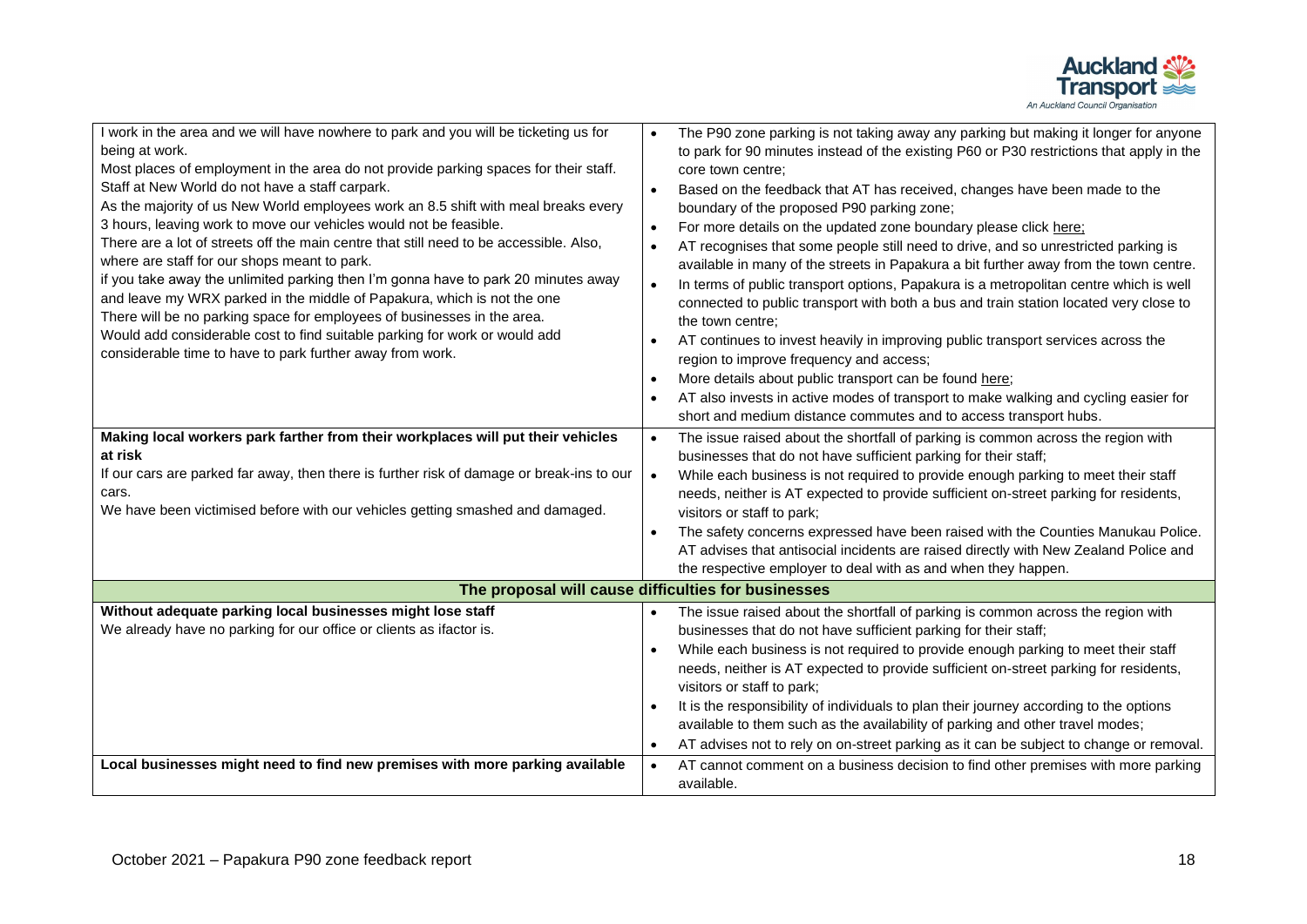

| The proposed parking zone will reduce the numbers of customers to local                  | The P90 parking zone proposed would replace the existing P60 time restrictions that                    |
|------------------------------------------------------------------------------------------|--------------------------------------------------------------------------------------------------------|
| businesses                                                                               | apply to most of the on-street parking in the town centre;                                             |
| The Main Street will die just like Queen Street Auckland.                                | The recommendation for P90 parking was based on the town centre study that AT                          |
| Our parking is for four cars only which is for our customers. When there is a funeral at | conducted which showed that the average length of stay for people visiting the centre                  |
| Fountains, are we going to have those people parking in our customer car parks           | was slightly more than 60 minutes and it was observed that 40% of the parking                          |
| because of the parking restrictions?                                                     | infringements issued were due to vehicles parking for 30 minutes over the existing                     |
| This is going to push customers away from shopping around Papakura                       | P60 time limit:                                                                                        |
|                                                                                          | The P90 zone was proposed to meet the needs of most customers, reduce the                              |
|                                                                                          | number of infringements issued to the visitors, and bring more customers to the town                   |
|                                                                                          | centre since the parking restriction of 90 minutes will suit their needs;                              |
|                                                                                          | As a result of the consultation feedback, AT has changed the boundaries of the                         |
|                                                                                          | proposed P90 parking zone;                                                                             |
|                                                                                          | The changes made to the zone boundary will mean that the current parking on Elliot                     |
|                                                                                          | Street where the Fountain Funeral Home is located will be unchanged;                                   |
|                                                                                          | For more details on the updated zone boundary please click here.<br>$\bullet$                          |
| Customers to local businesses require longer parking limits                              | Parking time restrictions in a town centre are reviewed to ensure they suit the needs<br>$\bullet$     |
| My patients are usually in the practice over an hour and end up having to move their     | of the wider community and are not designed specifically for individuals or                            |
| cars.                                                                                    | businesses:                                                                                            |
| The funeral home on Wood Street needs longer parking.                                    | The recommendation for P90 parking was based on the town centre study that AT                          |
| Parking is already difficult to find during the day, lots of old residential properties  | conducted which showed that the average length of stay for people visiting the centre                  |
| converted into businesses. And no parking facilities was thought through when            | was slightly more than 60 minutes and it was observed that 40% of the parking                          |
| converted from residence to business. Businesses will move out of area and town will     | infringements issued were due to vehicles parking for 30 minutes over the existing                     |
| become a dead horse town.                                                                | P60 time limit:                                                                                        |
|                                                                                          | For any longer-term parking needs, AT recommends using off-street carparks in                          |
|                                                                                          | areas which have longer time restrictions.                                                             |
| Theme group 3                                                                            |                                                                                                        |
| <b>Suggestions for limits longer than 90 minutes</b>                                     |                                                                                                        |
| The time limit for parking should be longer than 90 minutes                              | The P90 parking zone was proposed to replace the existing P60 time restrictions that                   |
| Extend the parking time a bit more.                                                      | currently apply to on-street parking in the town centre;                                               |
| 90 minutes is not long enough for me to park when I want to meet up for lunch in         | This recommendation was based on the town centre study that AT undertook which<br>$\bullet$            |
| Papakura and do some shopping.                                                           | showed that the average length of stay for people visiting the town centre was slightly                |
| To have a good look around and maybe something to eat takes longer than that!            | more than 60 minutes and so a P90 time restriction would cater for the needs of most                   |
| hour is often not long enough to shop.                                                   | visitors;                                                                                              |
| Shopping should be a relaxing venture as for some people & the elderly it is often the   | It is important that the optimum level of turnover is maintained for on-street parking in<br>$\bullet$ |
| highlight of there week being able to pop to the shops without having to rush back to    | a town centre so that visitors and businesses can both benefit;                                        |
| their car in fear of getting a dam ticket.                                               |                                                                                                        |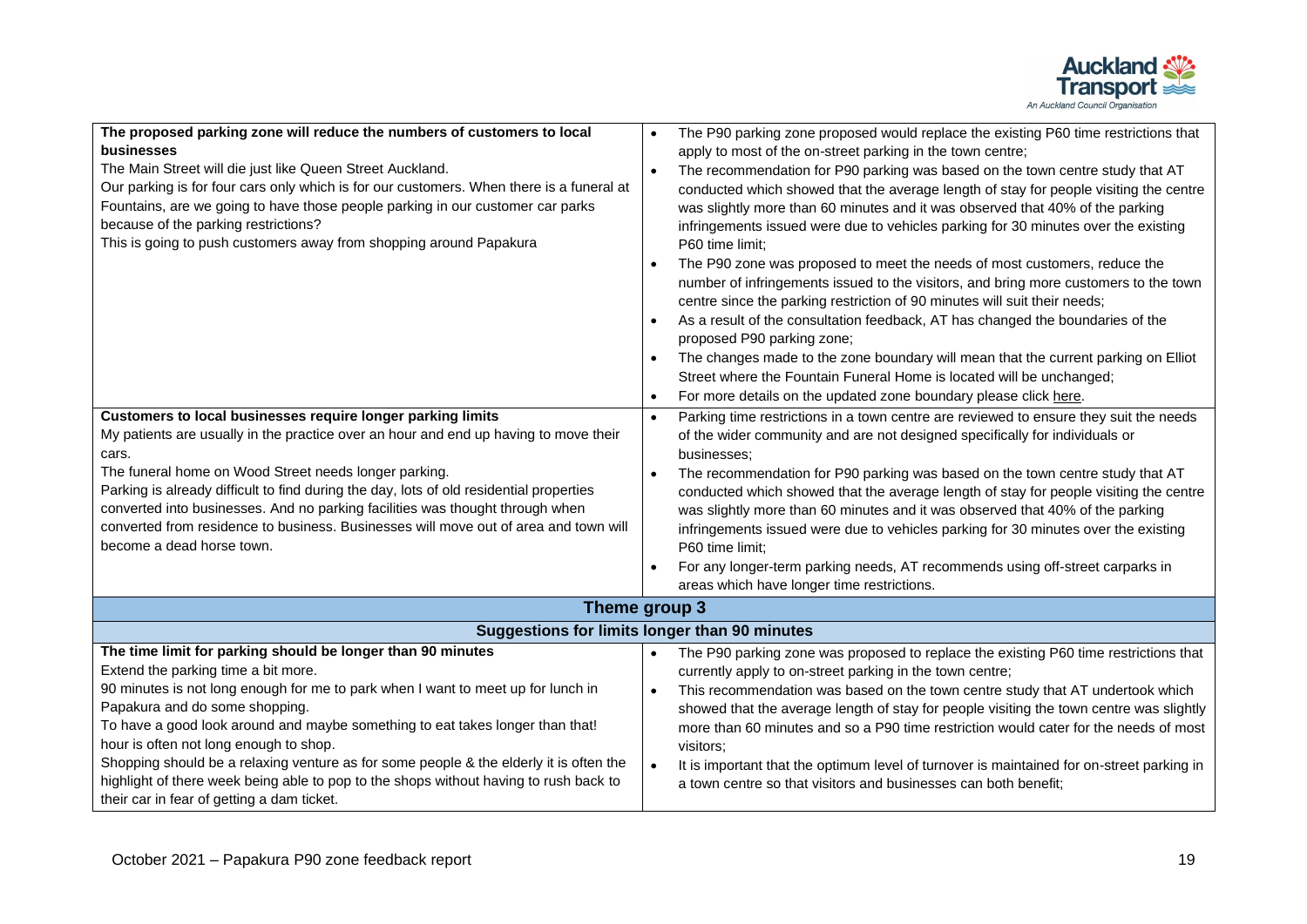

|                                                                                       | For any longer-term parking needs, AT recommends using off-street carparks in<br>areas which have longer time restrictions;  |
|---------------------------------------------------------------------------------------|------------------------------------------------------------------------------------------------------------------------------|
|                                                                                       |                                                                                                                              |
|                                                                                       | AT offers concessions to vehicles displaying a mobility permit in time restricted on-<br>$\bullet$<br>street parking spaces; |
|                                                                                       | $\bullet$                                                                                                                    |
|                                                                                       | In time restricted spaces up to 120 minutes a vehicle displaying a mobility permit can                                       |
|                                                                                       | park for double the posted time e.g. in a P90 space, permit holders can park for 180                                         |
|                                                                                       | minutes;                                                                                                                     |
|                                                                                       | For more information on parking concessions for mobility permit holders please click                                         |
|                                                                                       | here.                                                                                                                        |
| There should be some longer time limit parks included                                 | AT recommends using off-street carparks in areas which have longer time                                                      |
| Alternative longer time limit parks nearby                                            | restrictions for longer term parking needs;                                                                                  |
|                                                                                       | The town centre study that AT undertook showed that most of the parking around                                               |
|                                                                                       | Papakura town centre is unrestricted and so there is no need to provide longer time                                          |
|                                                                                       | limits nearby.                                                                                                               |
| Parking should be P120 instead of P90                                                 | The recommendation for P90 parking was based on the town centre study that AT                                                |
| Make all lots P120 instead of P90                                                     | undertook which showed that the average length of stay for people visiting the town                                          |
| 90 minutes cuts grabbing dinner to the fine minute. Likewise, with visiting a number  | centre was slightly more than 60 minutes and so a P90 time restriction would cater                                           |
| shops and grabbing lunch, or taking a 90 minute massage or haircut or beauty visit of | for the needs of most visitors;                                                                                              |
| which there are about 10-15 shops in this area to do this! Or going to the gyms/yoga  | It is important that the optimum level of turnover is maintained for on-street parking in<br>$\bullet$                       |
| studios or study at the library.                                                      | a town centre so that visitors and businesses can both benefit;                                                              |
| 120 minutes makes more sense for shoppers/town users to use the area in a relaxed     | The proposed restrictions will apply Monday to Sunday 8am to 6pm and will not apply<br>$\bullet$                             |
| way and do several of the things that are time restricted in beauty salons and        | for anyone after 6pm;                                                                                                        |
| massage parlours.                                                                     | For any longer-term parking needs during the day, AT recommends using off-street<br>$\bullet$                                |
|                                                                                       | carparks in the areas which offer longer time restrictions.                                                                  |
|                                                                                       | <b>Suggestions for limits less than 90 minutes</b>                                                                           |
| The parks on the main street should restrict parking to less than 90 minutes          | The recommendation for P90 parking was based on the town centre study that AT                                                |
| This would allow for convenient or quick shopping rather than main street car spaces  | undertook which showed that the average length of stay for people visiting the town                                          |
| being used for social purposes.                                                       | centre was slightly more than 60 minutes and it was observed that 40% of the                                                 |
| I would make the main street parking 60min, who would want to park for 90min in       | parking infringements issued were due to vehicles parking for 30 minutes over the                                            |
| those areas, there are hardly any shops in these streets.                             | existing P60 time limit;                                                                                                     |
| Great South Rd should be short quick turnaround spaces no more than 60mins.           | We understand that this might reduce parking turnover however changing the<br>$\bullet$                                      |
| What about current 10 minute spots on main street will they all be turned into 90 min | restriction will improve overall customer experience as it will meet the parking needs                                       |
| carparks                                                                              | of most customers, reduce the number of infringements issued and will allow                                                  |
|                                                                                       | sufficient time to shop in the town centre;                                                                                  |
|                                                                                       | In total, three spaces with existing P10 restrictions will be retained on Great South                                        |
|                                                                                       | Road to provide a quick stopover and all other P10 spaces will become P90.                                                   |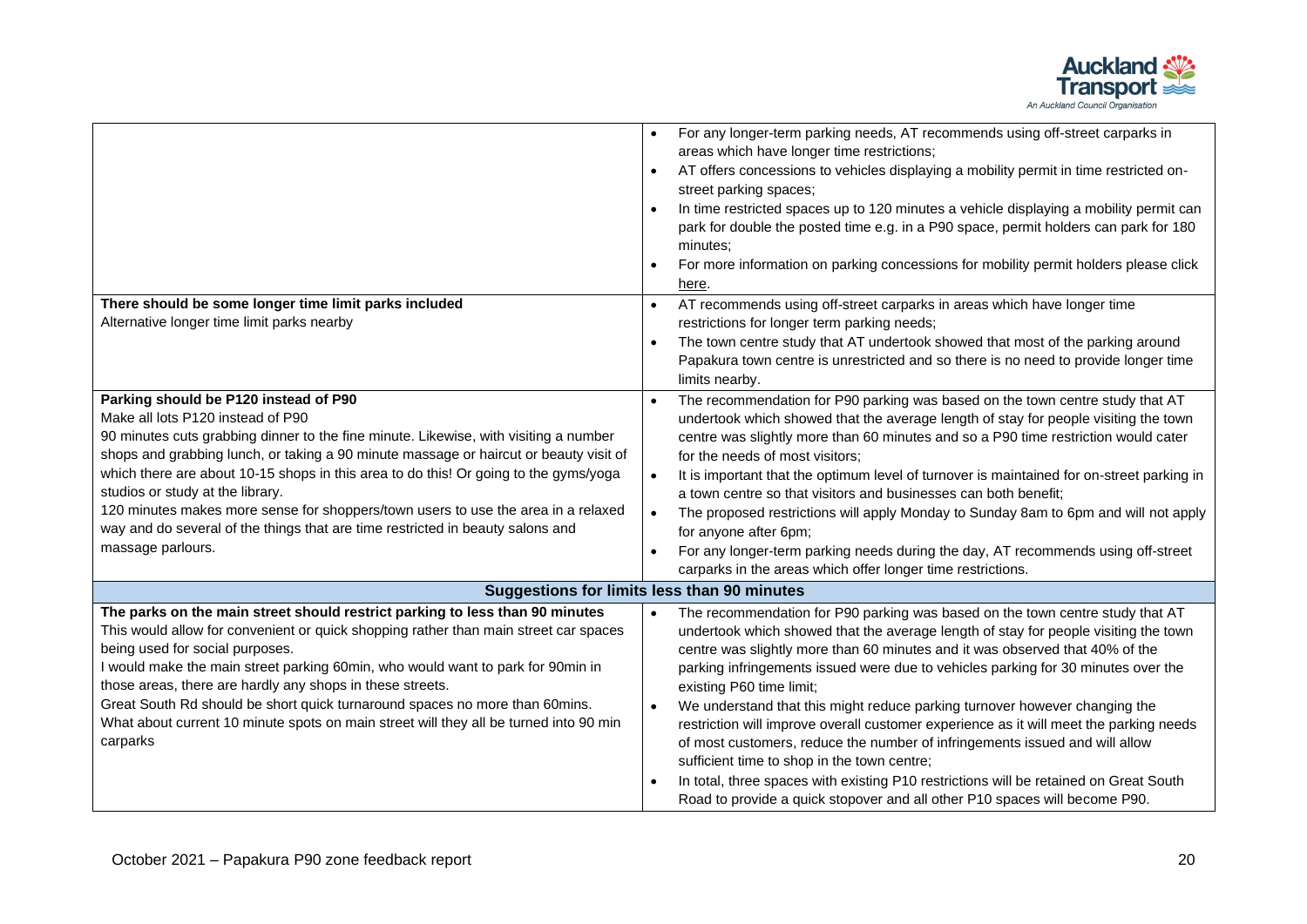

| The zone should restrict parking to less than 90 minutes                                | AT understands that a P30 or P15 time restriction may be helpful for some                    |
|-----------------------------------------------------------------------------------------|----------------------------------------------------------------------------------------------|
| Half hour be better                                                                     | individuals and businesses however the parking study that AT undertook showed that           |
| 15 minutes ok.                                                                          | it would not suit the parking needs of most visitors and businesses;                         |
|                                                                                         | The 90-minute restriction was based on the town centre study that AT conducted               |
|                                                                                         | which showed that the average length of stay for people visiting the centre was              |
|                                                                                         | slightly more than 60 minutes and it was observed that 40% of the parking                    |
|                                                                                         | infringements issued were due to vehicles parking 30 minutes over the time limit.            |
|                                                                                         | The parking zone should be extended                                                          |
| The zone should include Wellington Street                                               | P180 parking time restrictions already apply on East Street between Wood Street              |
| Suggest extending 90-minute zone East St, from Wood St to Wellington St.                | and Wellington Street. Since this part of East Street is further away from the town          |
| Extending the 90-minute area along Wellington St from GSR to Duke St. The rest of       | centre AT feels that having P180 time restrictions in this area is appropriate;              |
| proposed re-zoning I feel you have right.                                               | Regarding extending the 90-minute restriction on Wellington Street between Great             |
|                                                                                         | South Road and Duke Street, site visits and surveys conducted by AT showed a low             |
|                                                                                         | parking occupancy in this section and so extending the restriction would not be              |
|                                                                                         | justified;                                                                                   |
|                                                                                         | The AT Parking Strategy states that the peak parking occupancy should be close to            |
|                                                                                         | 85% to justify proposing changes to parking management.                                      |
| The proposed zone should include part more of Elliot Street                             | Parking time restrictions are not appropriate to deal with a safety concern;<br>$\bullet$    |
| extend P90 either side of Elliot to Green St for safety reason (brow of hill), put road | The AT Traffic Engineering team currently have no plans to add speed calming to              |
| bumps in Green St.                                                                      | Green Street. By "speed calming", we mean engineering measures that encourage                |
|                                                                                         | lower speeds, which may include speed bumps and road markings;                               |
|                                                                                         | Our Residential Speed Management Programme focuses on reducing vehicle                       |
|                                                                                         | speeds in residential areas rather than on single streets and priority areas are based       |
|                                                                                         | on the number of crashes, safety risk, traffic speed, land use, and concerns from            |
|                                                                                         | residents and elected representatives;                                                       |
|                                                                                         | We have recorded this location on our database for future use.                               |
| Papakura needs more monitoring and enforcement                                          |                                                                                              |
| Parking wardens should be more active in the area                                       | We have raised all the comments about parking enforcement with our Parking<br>$\bullet$      |
| Just do more monitoring of current parks.                                               | Compliance team and have asked them to increase monitoring in this area;                     |
| Sometimes I have noticed some drivers park in disable parking area without a permit.    | As normal parking compliance monitoring is carried out on foot it is not always<br>$\bullet$ |
| The few P90 that are already there are abused, maybe better enforcement would be        | possible for our officers to be present each time a vehicle is committing an offence.        |
| better especially the disabled carparks.                                                |                                                                                              |
| I have never seen anybody issuing tickets for overparked cars.                          |                                                                                              |
| Enforce parking on no parking yellow dashes BY New World. They park all day, no         |                                                                                              |
| restrictions.                                                                           |                                                                                              |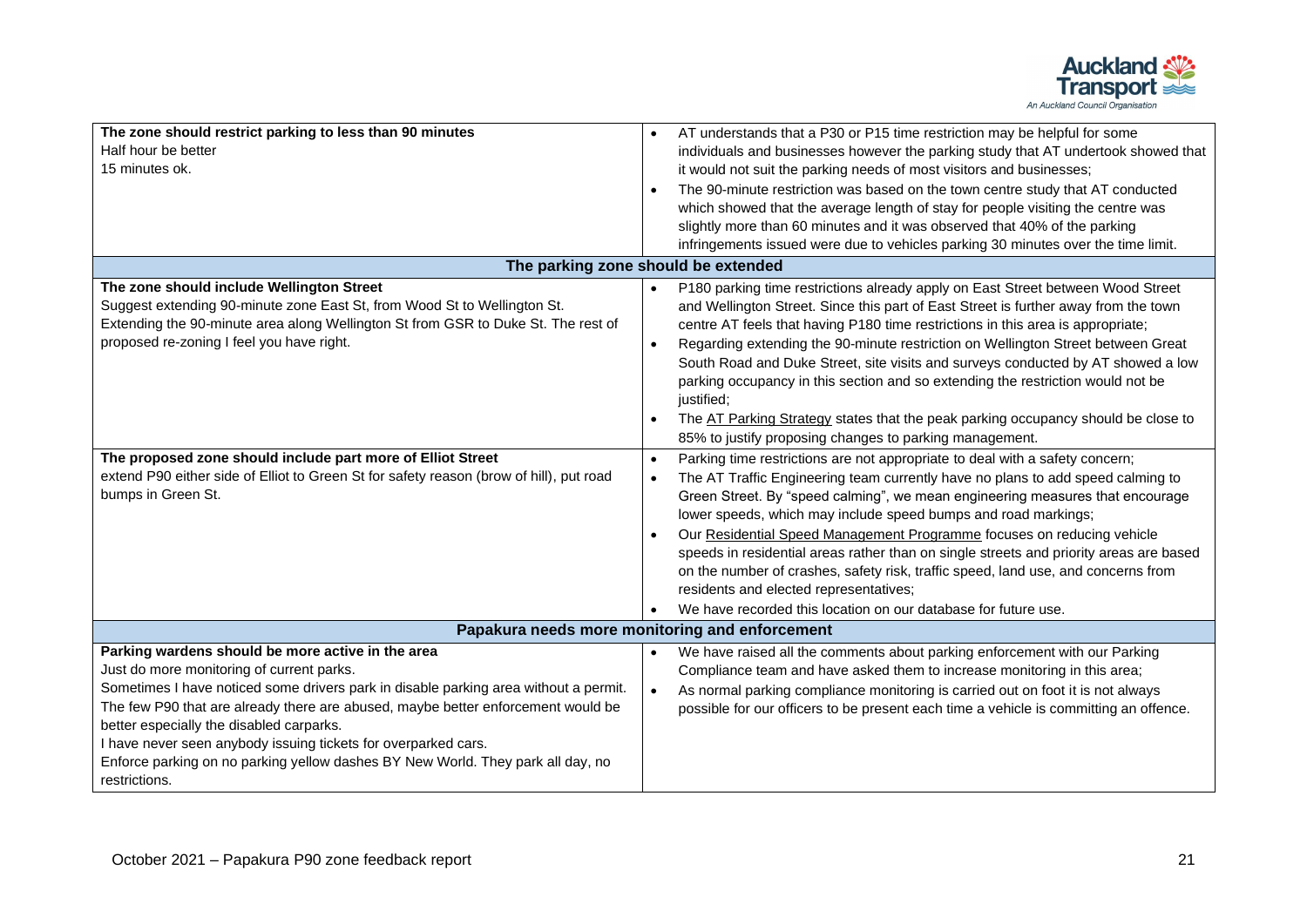

| Fines should be larger for people who overstay in restricted parking<br><b>Cameras should be installed around on Queen Street</b><br>would suggest that cameras be installed in Queen Street as cars are broken into<br>install security surveillance to minimise the high volume of staff vehicles being broken<br>into or damaged.<br>The P90 restrictions should not be enforced after 7pm<br>Ensure P90 enforcement does not apply after 7 pm when people are out for                                                                                                                                                                                                                                                                                                                   | The level of infringement fees set depends on how long a vehicle has overstayed,<br>this varies between \$12 and \$57. For example, a vehicle overstaying up to 30<br>minutes of a time restriction gets an infringement of \$12, whereas a vehicle<br>overstaying for more than 3 hours over the time limit may get an infringement of \$57;<br>More details about infringement fees can be found here.<br>$\bullet$<br>AT does not have cameras which specifically monitor vandalism; however, NZ police<br>$\bullet$<br>can access information recorded by any camera which might be in place;<br>Should you wish to explore the possibility of new cameras we would suggest<br>$\bullet$<br>contacting the Business Association to advocate with Auckland Council.<br>The proposed restrictions will apply Monday to Sunday 8am to 6pm and will not apply<br>$\bullet$<br>for anyone after 6pm;                                                         |
|---------------------------------------------------------------------------------------------------------------------------------------------------------------------------------------------------------------------------------------------------------------------------------------------------------------------------------------------------------------------------------------------------------------------------------------------------------------------------------------------------------------------------------------------------------------------------------------------------------------------------------------------------------------------------------------------------------------------------------------------------------------------------------------------|-------------------------------------------------------------------------------------------------------------------------------------------------------------------------------------------------------------------------------------------------------------------------------------------------------------------------------------------------------------------------------------------------------------------------------------------------------------------------------------------------------------------------------------------------------------------------------------------------------------------------------------------------------------------------------------------------------------------------------------------------------------------------------------------------------------------------------------------------------------------------------------------------------------------------------------------------------------|
| dinner/drinks.                                                                                                                                                                                                                                                                                                                                                                                                                                                                                                                                                                                                                                                                                                                                                                              |                                                                                                                                                                                                                                                                                                                                                                                                                                                                                                                                                                                                                                                                                                                                                                                                                                                                                                                                                             |
| <b>Mobility parking</b>                                                                                                                                                                                                                                                                                                                                                                                                                                                                                                                                                                                                                                                                                                                                                                     |                                                                                                                                                                                                                                                                                                                                                                                                                                                                                                                                                                                                                                                                                                                                                                                                                                                                                                                                                             |
| Papakura town centre needs more mobility carparks<br>I am a disabled person and it's very difficult to find a disabled parking place even in<br>off-peak hours. Therefore, I propose to increase more parking places for disabled<br>persons.<br>I shop local, use mobility park space, would like to see more mobility spots.<br>People with mobility issues need to be able to park for longer than 90 minutes<br>More information within town centre for longer term parking for those with mobility<br>issues or wanting to remain parked longer than P90 and being directed to one of the<br>other carparks e.g. O'Shannessey Street, Averill Street which offer P180.<br>What about current wheelchair/handicap spots on main street will they all be turned<br>into 90 min carparks? | When AT carried out parking occupancy surveys the mobility spaces surveyed were<br>found to be 50% occupied so at this stage, we do not feel an increase is justified;<br>To improve availability and utilisation, AT is proposing to restrict all mobility spaces in<br>$\bullet$<br>the town centre to P180 which is in line with the AT Parking Strategy.<br>To improve availability and utilisation of mobility spaces in the town centre AT is<br>proposing to restrict all mobility spaces in the town centre to P180;<br>AT offers concessions to vehicles displaying a mobility permit in time restricted on-<br>$\bullet$<br>street parking spaces;<br>In time restricted spaces up to 120 minutes a vehicle displaying a mobility permit can<br>park for double the posted time e.g. in a P90 space, permit holders can park for 180<br>minutes:<br>For more information on parking concessions for mobility permit holders please click<br>here. |
| Mobility parking should be better marked                                                                                                                                                                                                                                                                                                                                                                                                                                                                                                                                                                                                                                                                                                                                                    | AT will arrange for any mobility spaces that are faded to be remarked.<br>$\bullet$                                                                                                                                                                                                                                                                                                                                                                                                                                                                                                                                                                                                                                                                                                                                                                                                                                                                         |
| There should be proper marking for disabled people.                                                                                                                                                                                                                                                                                                                                                                                                                                                                                                                                                                                                                                                                                                                                         |                                                                                                                                                                                                                                                                                                                                                                                                                                                                                                                                                                                                                                                                                                                                                                                                                                                                                                                                                             |
| Mobility parking should have a time limit as well<br>Add time limit signs to the disabled parks as well. As some uncouth people will park in<br>them all day stating there is no time limit on the disabled sign. This is unfair for other<br>people whom want to shop in the area but need the disabled car park.                                                                                                                                                                                                                                                                                                                                                                                                                                                                          | As part of this proposal AT is proposing to introduce P180 time restrictions to all on-<br>$\bullet$<br>street mobility parking spaces within the town centre to avoid the concern raised.                                                                                                                                                                                                                                                                                                                                                                                                                                                                                                                                                                                                                                                                                                                                                                  |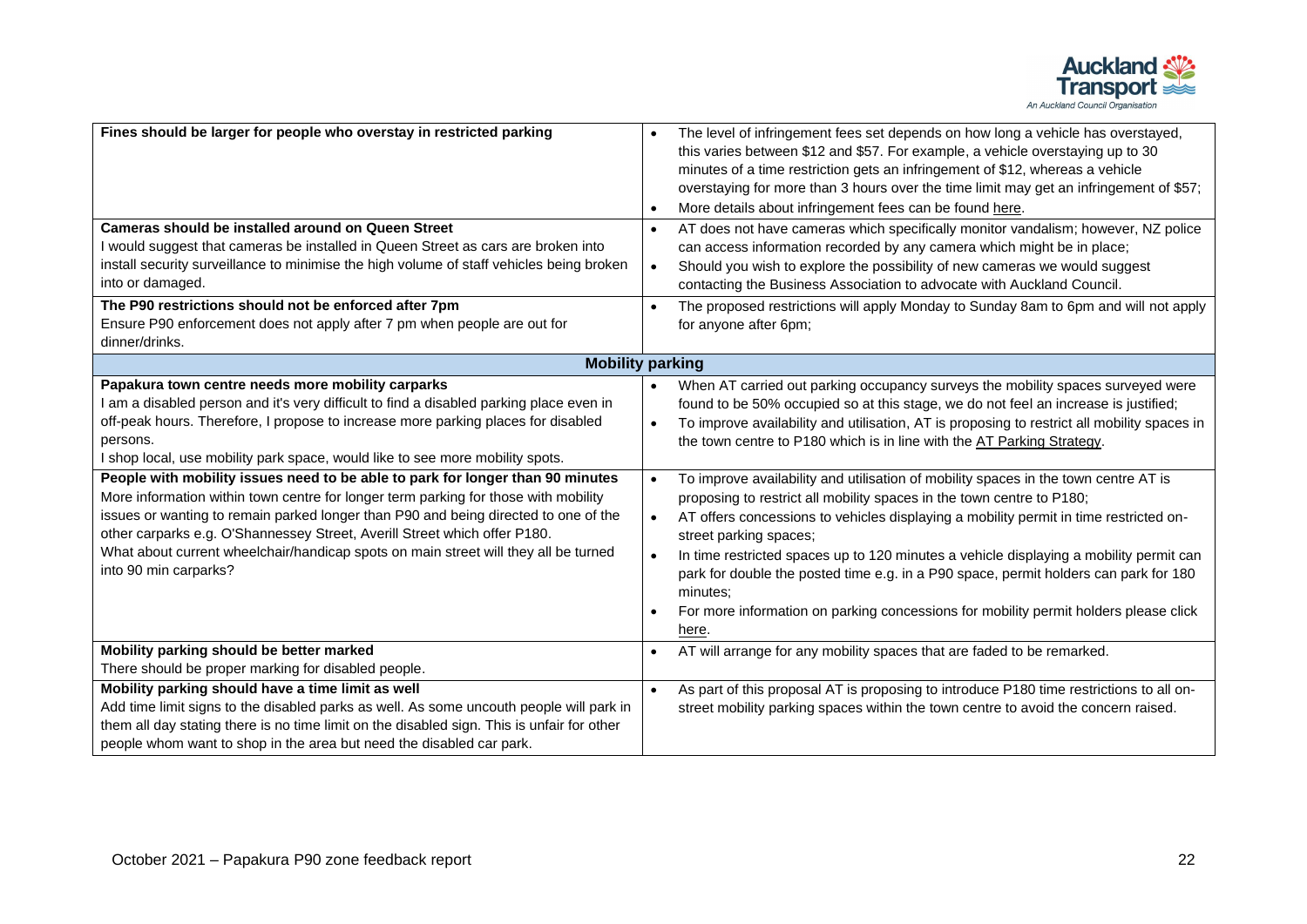

| <b>Suggestions for P180 carparks</b>                                                                                                                                                                                                                                                                                                                                                                                                                                                                                                                                                                                                                                                                                                                                                                                                                                           |                                                                                                                                                                                                                                                                                                                                                                                                                                                                                                                                                                                                                                                                                                                                                                                                                                                                                                                                                                                                                                                                                                                                                                                                                                                                                                                                                                                                                        |
|--------------------------------------------------------------------------------------------------------------------------------------------------------------------------------------------------------------------------------------------------------------------------------------------------------------------------------------------------------------------------------------------------------------------------------------------------------------------------------------------------------------------------------------------------------------------------------------------------------------------------------------------------------------------------------------------------------------------------------------------------------------------------------------------------------------------------------------------------------------------------------|------------------------------------------------------------------------------------------------------------------------------------------------------------------------------------------------------------------------------------------------------------------------------------------------------------------------------------------------------------------------------------------------------------------------------------------------------------------------------------------------------------------------------------------------------------------------------------------------------------------------------------------------------------------------------------------------------------------------------------------------------------------------------------------------------------------------------------------------------------------------------------------------------------------------------------------------------------------------------------------------------------------------------------------------------------------------------------------------------------------------------------------------------------------------------------------------------------------------------------------------------------------------------------------------------------------------------------------------------------------------------------------------------------------------|
| The P180 carparks should remain P180 rather than become unrestricted parks<br>as proposed<br>On the map, the parks marked in purple should remain as 180 parking, and not<br>changed to unlimited parking.<br>They are in a convenient place for me to park when I want to meet up for lunch in<br>Papakura and do some shopping. 90 minutes is not long enough.<br>If you make them unlimited parking, then the people who catch the train will park in<br>them all day, every day.<br>The P180 carparks should be changed to P240 rather than unrestricted parks as<br>proposed<br>If unrestricted will mean it is taken from early morning to late afternoon & using the<br>train to Middlemore or Auckland & back will mean no parking near station for the older<br>users.<br>People wishing to use the train to Middlemore or Auckland and back will have no<br>parking! | There are 36 parking spaces on Railway Street West that have a P180 time<br>restriction, of these only 10 spaces are proposed to have the time restriction removed<br>to increase long term parking capacity. The remaining 26 parking spaces will still be<br>restricted to 180 minutes to facilitate short term parking and retain availability;<br>These changes were based on AT's occupancy surveys which showed an average<br>peak occupancy of 69% for these spaces on weekdays and 16% on weekends;<br>These figures outlined that approximately 11 spaces out of 36 spaces were unutilised<br>$\bullet$<br>on weekdays and 30 spaces were unutilised over the weekend.<br>The AT Parking Strategy does not support a P240 time restriction as it is difficult to<br>$\bullet$<br>enforce:<br>There are 36 parking spaces on Railway Street West that have a P180 time<br>restriction, of these only 10 spaces are proposed to have the time restriction removed<br>to increase long term parking capacity. The remaining 26 parking spaces will still be<br>restricted to 180 minutes to facilitate short term parking and retain availability;<br>These changes were based on AT's occupancy surveys which showed an average<br>$\bullet$<br>peak occupancy of 69% for these spaces on weekdays and 16% on weekends;<br>These figures outlined that approximately 11 spaces out of 36 spaces were unutilised |
|                                                                                                                                                                                                                                                                                                                                                                                                                                                                                                                                                                                                                                                                                                                                                                                                                                                                                | on weekdays and 30 spaces were unutilised over the weekend.                                                                                                                                                                                                                                                                                                                                                                                                                                                                                                                                                                                                                                                                                                                                                                                                                                                                                                                                                                                                                                                                                                                                                                                                                                                                                                                                                            |
| More parking should be provided in Papakura                                                                                                                                                                                                                                                                                                                                                                                                                                                                                                                                                                                                                                                                                                                                                                                                                                    |                                                                                                                                                                                                                                                                                                                                                                                                                                                                                                                                                                                                                                                                                                                                                                                                                                                                                                                                                                                                                                                                                                                                                                                                                                                                                                                                                                                                                        |
| A parking building should be constructed somewhere in central Papakura<br>Consider buying land like developers are and putting up a carpark building as there<br>seems a need for long term parking.<br>How about creating a larger carpark next to train station so it will get people parking<br>and shopping in Papakura and it can also be used for park and rides for weekdays.<br>AT need to make a multi storey car park for the train station.<br>Either AT builds a new car park (maybe old new world) and make sure it's safe, or you<br>stop the time zone.<br>Demolish empty shops and make them parks for cars. Commuters for train very badly<br>served.                                                                                                                                                                                                         | AT's regional priority assessment plan does not have any funding identified in the<br>current long-term plan to create a carpark building in this area;<br>AT is focused on improving public transport and encouraging other active modes of<br>$\bullet$<br>transport for end-to-end journeys;<br>AT is committed to an approach to manage parking sustainably. Our focus, in the first<br>instance is to promote the more efficient use of existing public parking;<br>AT does not feel that demolishing empty shops to accommodate more on-street<br>$\bullet$<br>parking would be appropriate;<br>Increasing the existing public parking supply needs to be weighed against the<br>considerable consenting, capital, operational and on-going maintenance costs that it<br>would incur as well as the reduction in commercial opportunities that the removal of<br>the shops would cause.                                                                                                                                                                                                                                                                                                                                                                                                                                                                                                                          |
| AT should provide more on-street parking                                                                                                                                                                                                                                                                                                                                                                                                                                                                                                                                                                                                                                                                                                                                                                                                                                       | AT is committed to an approach to manage parking sustainably. Our focus, in the first<br>$\bullet$<br>instance is to promote the more efficient use of existing public parking;                                                                                                                                                                                                                                                                                                                                                                                                                                                                                                                                                                                                                                                                                                                                                                                                                                                                                                                                                                                                                                                                                                                                                                                                                                        |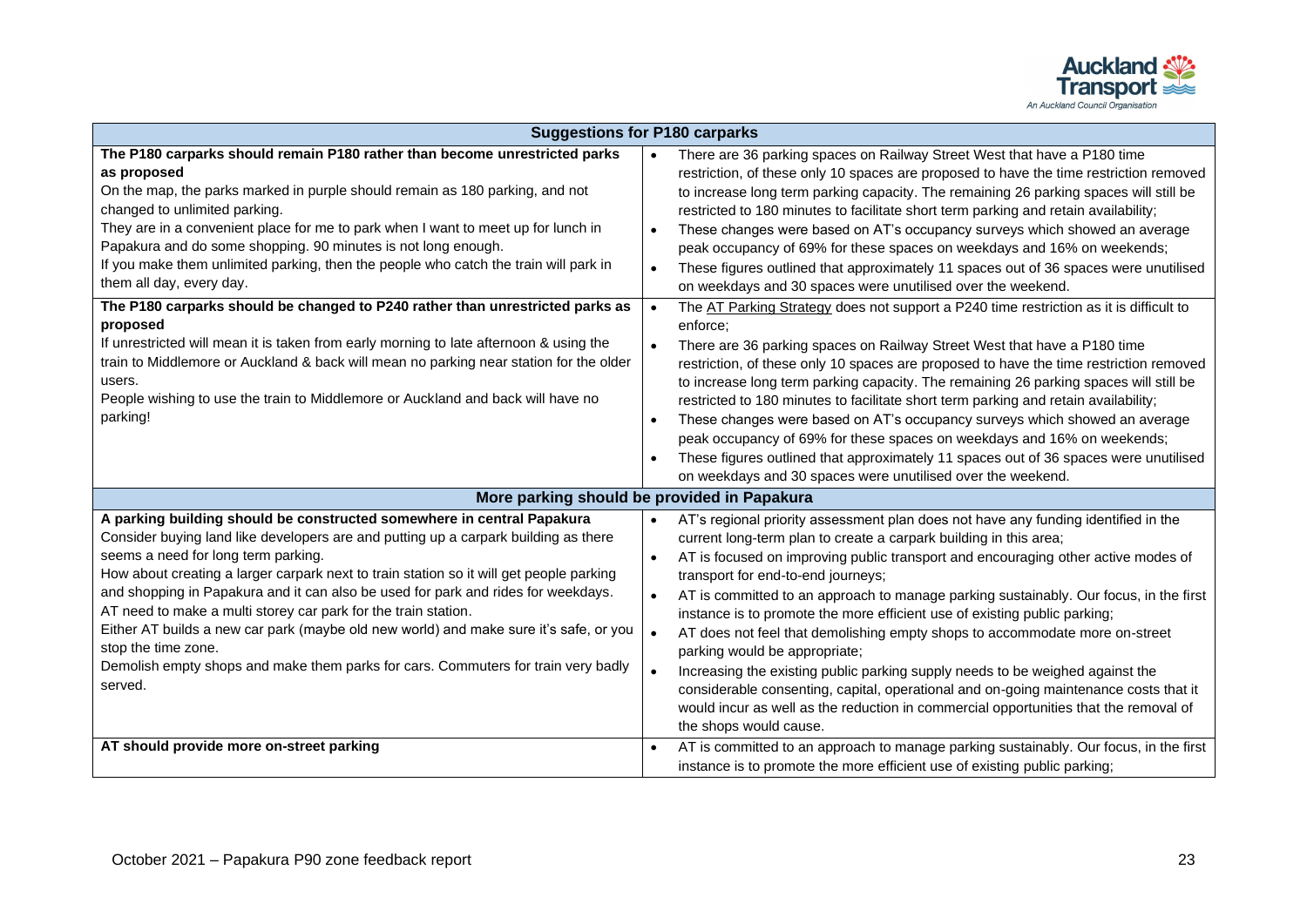

| Remove the stupid tree spaces and make more parking, and even better, make the<br>AT does not feel that the removal of trees or spaces dedicated to active modes of<br>$\bullet$<br>pavement a bit narrower and bring back decent slanted extra parking spaces for more<br>transport to accommodate more on-street parking is appropriate;<br>people, instead of the stupid parallel spots that are down the main road now.<br>AT encourages a move to more active modes such as walking to improve health<br>Turn the parking back to horizontal ways not parallel then more cars fit in, like we use<br>outcomes and reduce the volume of cars on the road to thereby reduce congestion<br>to have it.<br>and greenhouse emissions and the impact on climate change;<br>If anything, we need more free car parks for our people.<br>Regarding converting parallel parking spaces into angle parking, a minimum<br>$\bullet$<br>manoeuvring space is required. Given the width of the roads it would be impossible<br>to implement this without widening the road, for which there is no funding.<br><b>Permits</b><br>Permits should be available that allow workers in the zone to park without<br>On-street parking is a public asset and is available to anyone on a first come, first<br>$\bullet$<br>restrictions<br>serve basis:<br>Give special permits to people who work at Oranga Tamariki and WINZ<br>On-street parking cannot be reserved for an individual or an organisation and so<br>Possible employees pass to display on cars.<br>permits cannot be issued to an individual or staff providing exemption to a general<br>Make New World employees and their associates exempt from the new parking<br>parking restriction;<br>proposal by issuing the owner of New World with parking permits for all to be<br>AT Parking Strategy policy 5A details parking permits and what categories exist.<br>displayed on workers dashboards.<br>These are briefly explained below:<br>Workers could continue parking in the areas but to display a sticker on their window<br>Critical services permit: these permits are available to emergency services and<br>allowing them to park all day without having to move or get getting a ticket.<br>emergency infrastructure repair services such as vehicles repairing energy,<br>water and phone networks.<br>Residential permits: these are for residents and visitors who qualify under a<br>residential parking scheme.<br>Event permits: these permits are issued by AT only after approval by Auckland<br>Unlimited or the AT Major Events team and are valid for the duration of a specific<br>event.<br>Authorised vehicles parking permit: these permits can be used in a specific area<br>that is set aside for permit holders' parking only such as an approved car share<br>space.<br>The issue raised about the shortfall of parking is common across the region with<br>businesses that do not have sufficient parking for their staff;<br>While each business is not required to provide enough parking to meet their staff<br>needs, neither is AT expected to provide sufficient on-street parking for residents,<br>visitors or staff to park; |  |
|----------------------------------------------------------------------------------------------------------------------------------------------------------------------------------------------------------------------------------------------------------------------------------------------------------------------------------------------------------------------------------------------------------------------------------------------------------------------------------------------------------------------------------------------------------------------------------------------------------------------------------------------------------------------------------------------------------------------------------------------------------------------------------------------------------------------------------------------------------------------------------------------------------------------------------------------------------------------------------------------------------------------------------------------------------------------------------------------------------------------------------------------------------------------------------------------------------------------------------------------------------------------------------------------------------------------------------------------------------------------------------------------------------------------------------------------------------------------------------------------------------------------------------------------------------------------------------------------------------------------------------------------------------------------------------------------------------------------------------------------------------------------------------------------------------------------------------------------------------------------------------------------------------------------------------------------------------------------------------------------------------------------------------------------------------------------------------------------------------------------------------------------------------------------------------------------------------------------------------------------------------------------------------------------------------------------------------------------------------------------------------------------------------------------------------------------------------------------------------------------------------------------------------------------------------------------------------------------------------------------------------------------------------------------------------------------------------------------------------------------------------------------------------------------------------------------------------------------------------------------------------------------------------------------------------------------------------------------------------------------------------------------------------------------------------------------------------------------------------------------------------------------------------------------------------------------------------------------------|--|
|                                                                                                                                                                                                                                                                                                                                                                                                                                                                                                                                                                                                                                                                                                                                                                                                                                                                                                                                                                                                                                                                                                                                                                                                                                                                                                                                                                                                                                                                                                                                                                                                                                                                                                                                                                                                                                                                                                                                                                                                                                                                                                                                                                                                                                                                                                                                                                                                                                                                                                                                                                                                                                                                                                                                                                                                                                                                                                                                                                                                                                                                                                                                                                                                                            |  |
| It is the responsibility of individuals to plan their journey according to the options<br>available to them such as the availability of parking and other travel modes;<br>AT advises not to rely on on-street parking as it can be subject to change or removal.                                                                                                                                                                                                                                                                                                                                                                                                                                                                                                                                                                                                                                                                                                                                                                                                                                                                                                                                                                                                                                                                                                                                                                                                                                                                                                                                                                                                                                                                                                                                                                                                                                                                                                                                                                                                                                                                                                                                                                                                                                                                                                                                                                                                                                                                                                                                                                                                                                                                                                                                                                                                                                                                                                                                                                                                                                                                                                                                                          |  |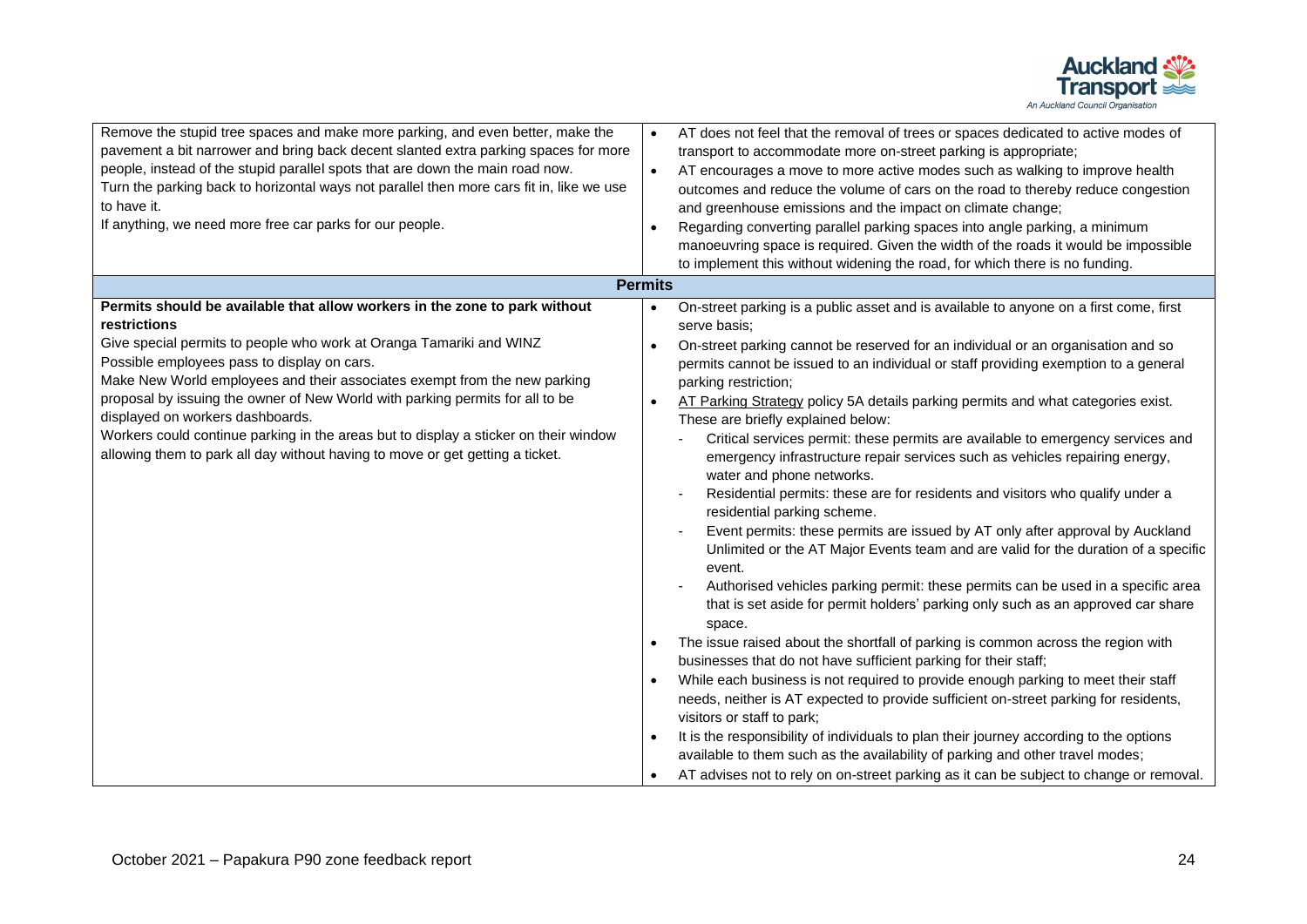

| <b>Difficulties for elderly people</b>                                                                                                                                                                                                                                                                                                                                                                                                                                                                                                                                                                                                                                                                                                                                                                                                                                                                                                                                                                                                                                                                                                                                                                                                                                        |                                                                                                                                                                                                                                                                                                                                                                                                                                                                                                                                                                                                                                                                                                                                                                                                                                 |  |  |  |
|-------------------------------------------------------------------------------------------------------------------------------------------------------------------------------------------------------------------------------------------------------------------------------------------------------------------------------------------------------------------------------------------------------------------------------------------------------------------------------------------------------------------------------------------------------------------------------------------------------------------------------------------------------------------------------------------------------------------------------------------------------------------------------------------------------------------------------------------------------------------------------------------------------------------------------------------------------------------------------------------------------------------------------------------------------------------------------------------------------------------------------------------------------------------------------------------------------------------------------------------------------------------------------|---------------------------------------------------------------------------------------------------------------------------------------------------------------------------------------------------------------------------------------------------------------------------------------------------------------------------------------------------------------------------------------------------------------------------------------------------------------------------------------------------------------------------------------------------------------------------------------------------------------------------------------------------------------------------------------------------------------------------------------------------------------------------------------------------------------------------------|--|--|--|
| The P90 limit will be detrimental to elderly people who go to local shops and<br>businesses<br>Most of the senior citizens get slow with age and this place pressure on them and can<br>hamper their health.<br>Shopping should be a relaxing venture as for some people & the elderly it is often the<br>highlight of there week being able to pop to the shops without having to rush back to<br>their car in fear of getting a dam ticket.                                                                                                                                                                                                                                                                                                                                                                                                                                                                                                                                                                                                                                                                                                                                                                                                                                 | The proposed P90 parking zone will replace the existing P60 time restrictions that<br>currently apply to on-street parking in the town centre and so will give 30 minutes<br>more time for all visitors, including elderly people, to complete their visit;<br>AT offers concessions to vehicles displaying a mobility permit in time restricted on-<br>street parking spaces;<br>In time restricted spaces up to 120 minutes a vehicle displaying a mobility permit can<br>park for double the posted time e.g. in a P90 space, permit holders can park for 180<br>minutes;<br>For more information on parking concessions for mobility permit holders please click<br>here;<br>For any further long-term parking needs, AT recommends using off-street carparks in<br>$\bullet$<br>areas which have longer time restrictions. |  |  |  |
| Outside 33 O'Shannessy St should be a drop off zone<br>This zone could be used by couriers and older residents i.e. taxi's, carers so they can<br>get out and cross over the road at the zebra crossing.                                                                                                                                                                                                                                                                                                                                                                                                                                                                                                                                                                                                                                                                                                                                                                                                                                                                                                                                                                                                                                                                      | There is a general-purpose loading zone outside 26-32 O'Shannessy Street which is<br>$\bullet$<br>just across the road from the requested location;<br>When AT did the occupancy surveys the average peak occupancy for this loading<br>zone showed a 50% occupancy rate which does not warrant for an additional loading<br>zone, so we will not be proposing another one at this stage.                                                                                                                                                                                                                                                                                                                                                                                                                                       |  |  |  |
| <b>Safety issues</b>                                                                                                                                                                                                                                                                                                                                                                                                                                                                                                                                                                                                                                                                                                                                                                                                                                                                                                                                                                                                                                                                                                                                                                                                                                                          |                                                                                                                                                                                                                                                                                                                                                                                                                                                                                                                                                                                                                                                                                                                                                                                                                                 |  |  |  |
| The proposed changes will make people less safe<br>I work at Oranga Tamariki in Papakura and park along the tennis courts every day. If<br>this will now be 90 min parking, we will have to walk a further distance to and from our<br>cars. When we work late in the evenings, this will be an increased safety issue due to<br>the nature of our work.<br>I often work over time and need to walk to my car in the dark. It is not a safe area. If<br>my car is parked far from the office, I fear for my personal safety as I am an elderly<br>female.<br>Work and Income require a lot of free parking due to nature of their work, we will start<br>getting congestion and cars and people double parking. This will create bad attitudes<br>and dangerous gathering of people while waiting for appointments.<br>We often have security issues with theft/cars being broken into etc in the area as it is<br>it would be highly unsafe to have to park away from Work and Income as I can<br>imagine for other business in the area and have to park well up the road in side<br>streets.<br>I currently work at New World and park on Wood street. Concerned if this is made as<br>90min parking them would find in challenging for myself and other employees to find | The safety concerns expressed have been raised with the Counties Manukau Police.<br>$\bullet$<br>AT advises that antisocial incidents are raised directly with New Zealand Police and<br>the respective employer to deal with as and when they happen.                                                                                                                                                                                                                                                                                                                                                                                                                                                                                                                                                                          |  |  |  |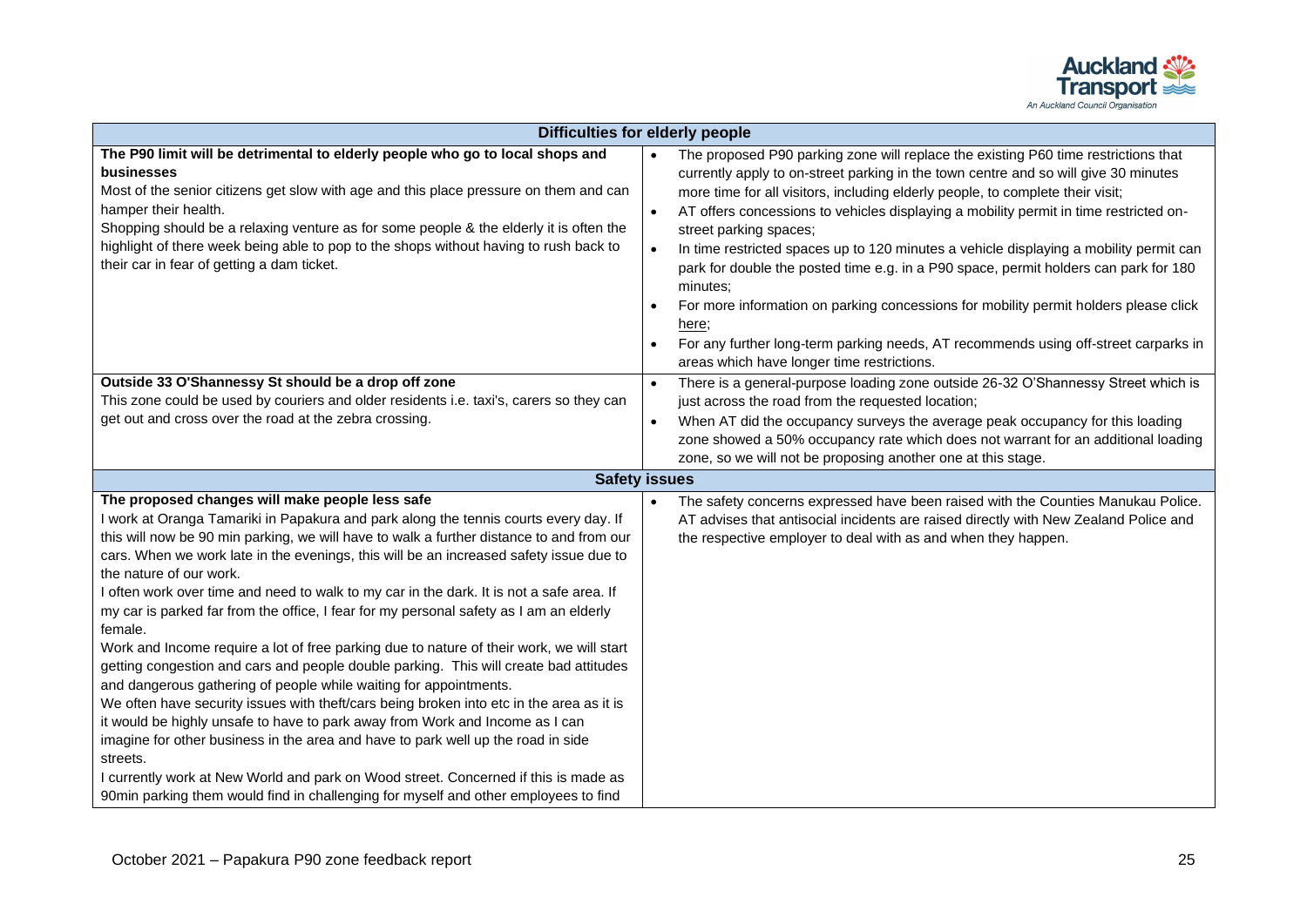

| parking close by. This is especially important when working early hours and safer to    |
|-----------------------------------------------------------------------------------------|
| park close.                                                                             |
| Staff at New World do not have a staff carpark. The store closes at 10pm so this        |
| means that female staff will need to park further away and need to walk a distance      |
| when it is dark. I feel this increases the risk of them being attacked.                 |
| If we have to look further away for parking spaces I fear that the many workers that    |
| start at 3am and those that finish at 10pm would have their health and safety seriously |
| compromised as the criminal element is always out after dark.                           |
| I work at New World and there is nowhere to park. The Parking building across the       |
| road is SO UNSAFE!!!! The security there is useless.                                    |
| The proposed parking change will require me to walk a lot further, in the dark in       |
| winter. This puts me at danger, in a suburb which is already dangerous, walking         |
| alone, in the dark to my car.                                                           |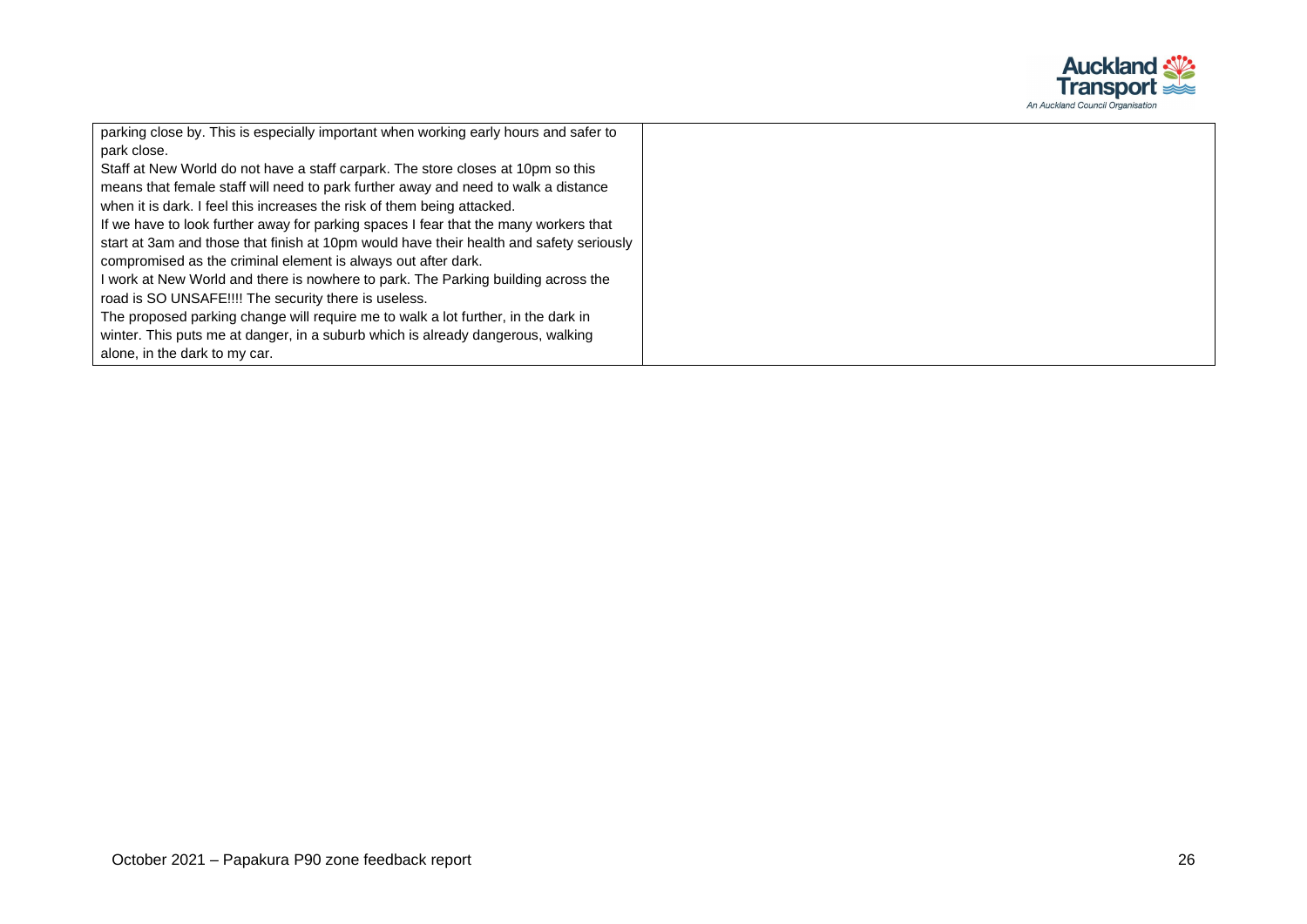

## <span id="page-27-0"></span>**Attachment 1: Feedback form**

## Have your say...

## **Proposed changes to parking** in Papakura town centre.

Please complete this freepost form and return it to us by 3 May 2021.

If you need assistance completing the form, please call us on (09) 355 3553 and our contact centre staff will fill in the feedback form with you over the phone.

Very<br>Happy

If your comment relates to a specific location, please be sure to state where.

#### What do you think of the changes to parking in Papakura town centre?

Please circle your answer



#### Why do you feel this way?

#### Do you have any suggestions for Improving the proposal?

## 

#### How did you first hear about this project?

Information posted/emailed to me

- $\square$  Auddand Transport website
- $\square$  word of mouth
- Media article (radio, paper or online)
- Paid advertisement e.g. newspaper, radio, TV, online
- D Blog e.g. Blke Auckland, Greater Auckland
- Social media e.g Facebook, Neighbourly
- $\Box$  other (please specify)

#### **Demographics**

#### Are you...

 $\Box \ \mathsf{Male} \quad \ \Box \ \mathsf{Female} \quad \ \Box \mathsf{Other} \ \mathsf{momentum} \ \mathsf{momentum} \ \mathsf{momentum} \ \mathsf{current} \ \mathsf{current} \ \mathsf{current} \ \mathsf{current} \ \mathsf{current} \ \mathsf{current} \ \mathsf{current} \ \mathsf{current} \ \mathsf{format} \ \mathsf{format} \ \mathsf{format} \ \mathsf{format} \ \mathsf{format} \ \mathsf{format} \ \mathsf{format} \ \mathsf{format} \ \mathsf{format} \ \mathsf{format} \ \mathsf{format} \ \mathsf{format} \ \mathsf{format} \ \mathsf{format} \ \mathsf{format} \$ 

| <15                  | 45-54<br>٠             |  |  |
|----------------------|------------------------|--|--|
| $15 - 24$            | $55 - 64$              |  |  |
| $25 - 34$            | $65 - 74$<br>÷         |  |  |
| $-35 - 44$           | Ó<br>$75+$             |  |  |
| Mägri                | South East Aslan<br>L  |  |  |
| Pakeha (NZ European) | Korean                 |  |  |
| Samoan               | Middle Eastern<br>- 1  |  |  |
| Cook Islands         | African<br>L.          |  |  |
| European             | Other (please specify) |  |  |
| Indian               |                        |  |  |
| Chinese              |                        |  |  |
|                      |                        |  |  |

These questions help us to understand who is engaging with Auckland Transport. Your responses help us to improve our work in gathering feedback from diverse audiences.

Please note: this information is for statistics purposes only, and does not affect your feedback.

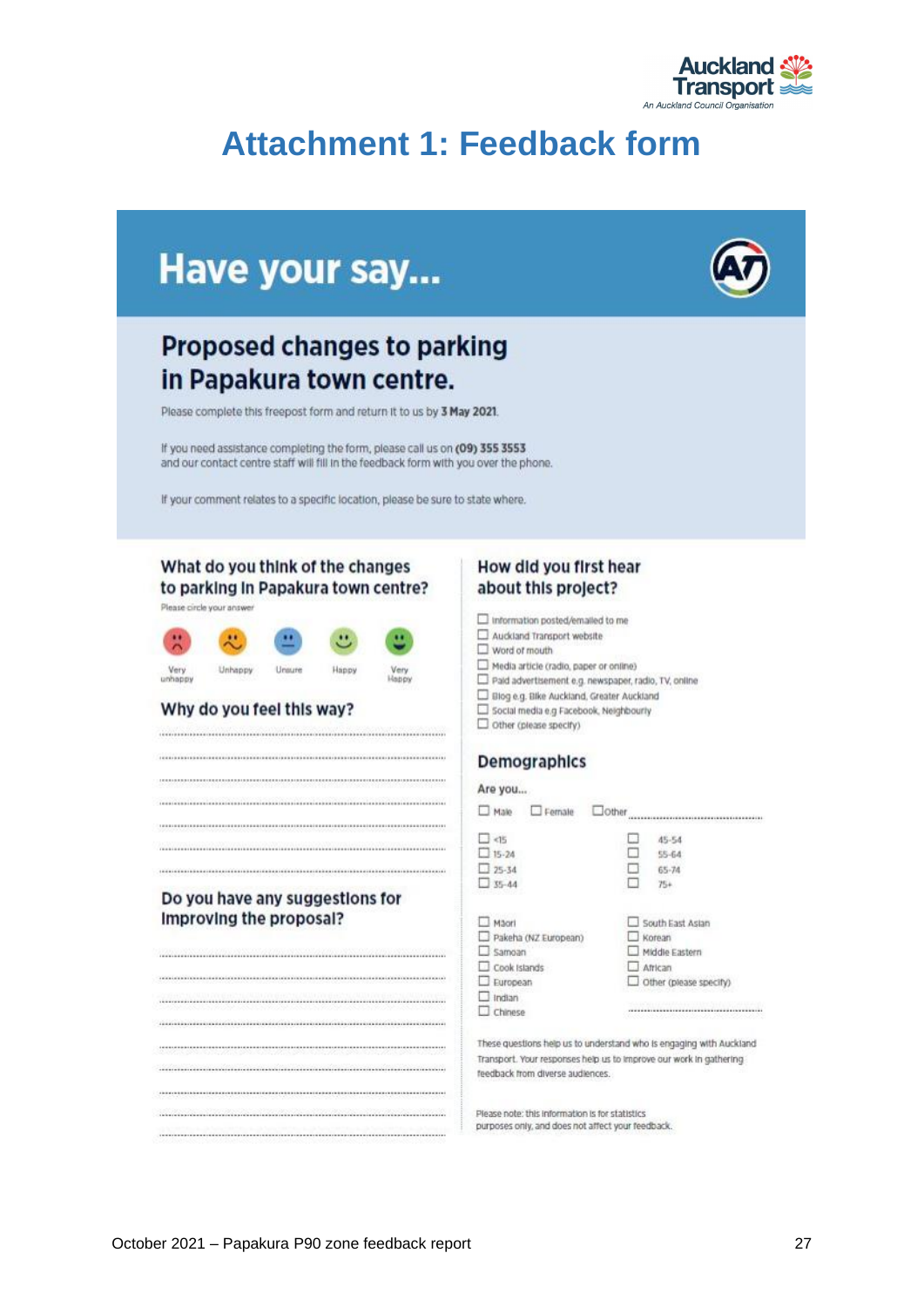

 $\lambda$ 

#### **Personal Information**

| N                              |
|--------------------------------|
|                                |
| PRIVAC                         |
| protecti<br>Providin<br>we can |
| Whilst y                       |
| In our fe<br>will alwa         |

#### Is your feedback on behalf of an organisation or business? es - I am the official spokesperson or the organisation/ business lo - these are my own personal views

.<br>CY: Auckland Transport is committed to<br>ing our customers' personal information.<br>ng your postal or email address ensures that contact you with updates to the project.

your points of feedback will be publicly available.<br>eedback report, your name and contact details ays remain private.



FreePost Authority No. 233462



Consultation and Engagement Team Auckland Transport Private Bag 92250 Victoria Street West Auckland 1142

Project: PROPOSED CHANGES TO PAPAKURA TOWN CENTRE



 $\tilde{\mathcal{C}}$